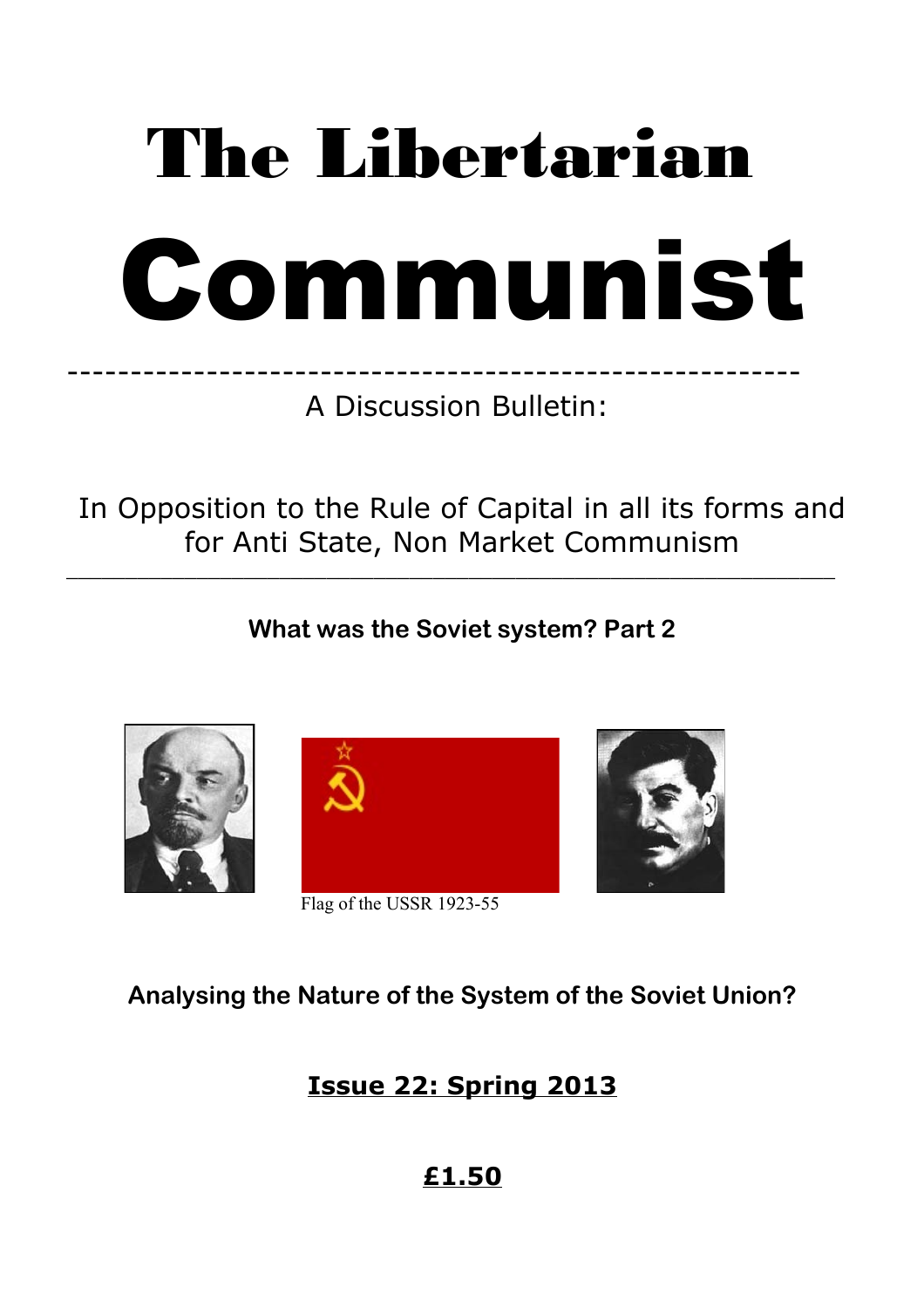The purpose of The Libertarian Communist is to promote discussion amongst the Anti State, Non Market sector irrespective of whether individuals or groups consider themselves as Anarchist, Communist or Socialist as all such titles are in need of further qualification. If you have disagreements with an article in this or any other issue, wish to offer comment or want to contribute something else to the discussion then please get in touch. If any article focuses on a particular group then that group has, as a matter of course, the right to reply. So please get in touch with your article, letters and comments. You can do this by contacting us at libcom.bulletin@yahoo.co.uk or writing to Ray Carr, Flat 1, 99 Princess Road, Branksome, Poole, Dorset.

====================================================================================

# **Contents**

- Page 2: A summary of Issue 22
- Page 2: Editorial: "There is no Alternative"
- Page 4: Letters

Page 5: The Impotence of Revolutionary Groups: Sam Moss (1939) [International Council Correspondence]

- Page 7: What is the Relationship between Activism and Revolution? Ricardo Monde
- Page 10: Scientists: Co-operation is Natural and Beneficial: Joe Hopkins
- Page 12: A Life Worth Choosing: Lyla Byrne
- Page 15: What was the Soviet System? Part 2: In what sense (if any) was the Soviet System Socialist?
- Page 20: "Marxism" and Anarchism: Ricardo Monde
- Page 23: Anti State, Non Market Directory of Groups

# **Summary of Issue 22**

This issue continues to examine the concept of the class struggle via Laurens Otter's comments on our editorial in issue 21 [page 4]: *The Impotence of Revolutionary Groups:* this dates *from 1939 by Sam Moss [page 5]* and: *What is the Relationship Between Activism and Revolution*? *Ricardo Monde [page 7]*. Two articles focus on the impact of capitalism on human behaviour. The first of these looks at how this may effect the change to a society based on co-operation rather than competition: *Scientists: Co-operation is Natural and Beneficial: Joe Hopkins [page 10]*; whilst the second examines how property society and in particular the profit system impact on the way we behave; *Lyla Byrne A Life Worth Choosing [page 12].* Elsewhere Stefan presents the second and concluding part of his analysis on the nature of the system of the Soviet Union *What Was the Soviet System Part 2 [page 15]* We conclude with a second article by Ricardo Monde about the relationship between *"Marxism" and Anarchism [page 20]*.

---------------------------------------------------------------------------------------------------------------- **"There is no Alternative"**

The horrific consequences of the capital system are all around us. They are constantly projected via newspapers, magazines and on our computer and television screens. This list includes pictures of children and adults starving to death or living lives of either absolute or relative poverty: the effects of war and how it devastates the lives of those innocently caught up in it as well as those who joined the military because they mistakenly thought it was their duty to do so or because the system left them with few other choices. In addition there is the all too visible consequences of the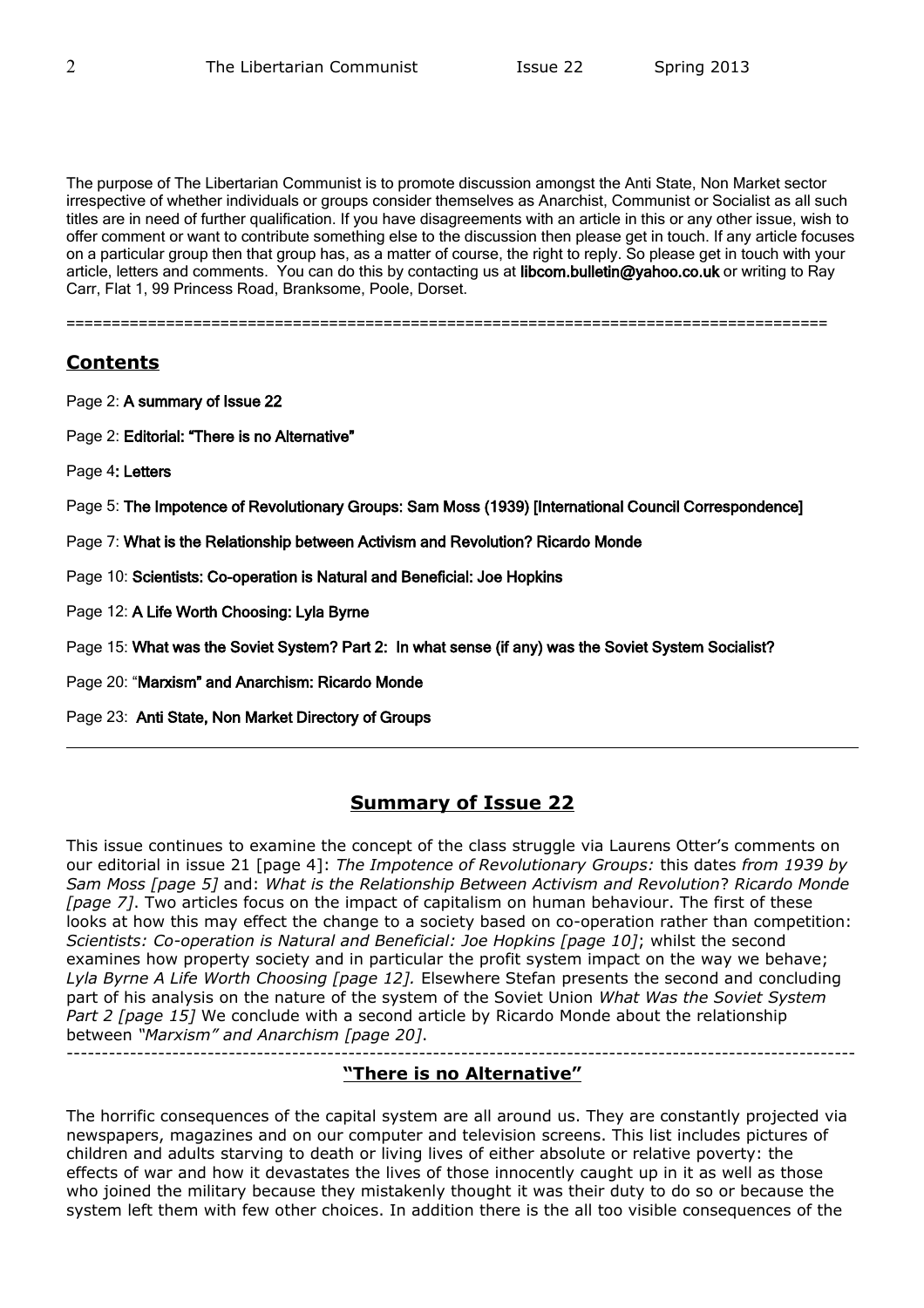damage reeked on the ecological system by capital which the system, not so much won't come to terms, with but cannot limited as it is by the inhumane goal of capital accumulation at all costs. That is the fact about all these problems, it is not merely the fact that the capital system will not deal with them, it is the fact that it cannot. It cannot even deal with the problem most close to it, the world-wide economic downturn of which no end is in sight. The truth is that there can be no end to the current economic crisis that would entail a meaningful improvement for the majority. Not only have such circumstances been virtually non existent throughout the history of capitalism but now there is the contradiction between the very nature of the system and the technology it has created which cries out for a new system based on common ownership and production directly for need/use.

As these problems are so evident why, it must be asked, are we struggling to build even the beginnings of a world-wide mass movement for change? There are the obvious obstacles that we have recognised for some time: the ideas that dominate in society are the ideas of those in power. Related to this concept is social conditioning such as family and education which support the status quo. The system is also extremely good at providing commodities that distract people, dominated nowadays mostly by a range of high technological gadgets. In addition most people lives are so occupied with earning enough money to provide them with the necessities of life such as food, clothing and shelter with perhaps a few small luxuries thrown in that they have little time to examine the causes of why the world we inhabit is in such a mess.

In addition to the above there of a variety of groups and organisations such as charities, trade unions and left wing political parties, from social democratic type labour to Trotskyist and Leninist who all advocate that something can be achieved within the confines of a reordered capital system. Charities provide much information on many of the problems we have highlighted here but cannot solve these self same problems as they are not designed to confront the system itself but merely to try to deal with these issues in isolation. Trade unions and the left do more harm than good as they have been successful in convincing many people that there is an alternative short of getting rid of capitalism and view any alternative to a society based on commodity production as utopian. As much as they participate in the partial class struggle within the capital system they are limited to perpetuating that struggle rather than seeking to end it. As John Crump wrote in the late 1980s:

*"The 'left' and the 'right' are different only to the extent that they provide a different political and organisational apparatus for administering the same capitalist system …A permanent solution to the problems which are inherent in wage labour… …can only lie in the abolition of the wages system. Yet the abolition of the wages system is a demand which cannot be located on the 'left' – 'right political spectrum." [1]* 

We in the anti state, non market communist/anarchist sector can have no truck with participation in the class struggle in anyway but that which seeks to end it and by so doing ending the working class itself. Our message to the trade unions and left is that it is utopian to try and deal with the effects of capitalism without seeking to do away with the system itself in all its guises. For once we agree with **Margaret Thatcher,** a demon for the left, **"There is no Alternative (Tina)** No alternative that is to ending the rule of capital in all its forms and establishing a humane system that can start to deal with the horrific problems we face, some will be able to be dealt with immediately but many will take time. Common ownership and production directly for need/use will merely provide the base for dealing with the dire situation we presently find ourselves in.

{1}John Crump: The Thin Red Line: Non Market Socialism in the Twentieth Century pp.35-59 in Crump and Rubel Ed Non Market Socialism in the Nineteenth and Twentieth Centuries.

++++++++++++++++++++++++++++++++++

#### **From Manifesto against Labour Gruppe Krisis**

For this reason, it doesn't matter what is being produced as well as what use is made of it - not to mention the indifference to social and environmental consequences. Whether houses are built or landmines are produced, whether books are printed or genetically modified tomatoes are grown, whether people fall sick as a result, whether the air gets polluted or "only" good taste goes to the dogs - all this is irrelevant as long as, whatever it takes, commodities can be transformed into money and money into fresh labour. The fact that any commodity demands a concrete use, and should it be a destructive one, has no relevance for the economic rationality for which the product is nothing but a carrier of once expended labour, or "dead labour".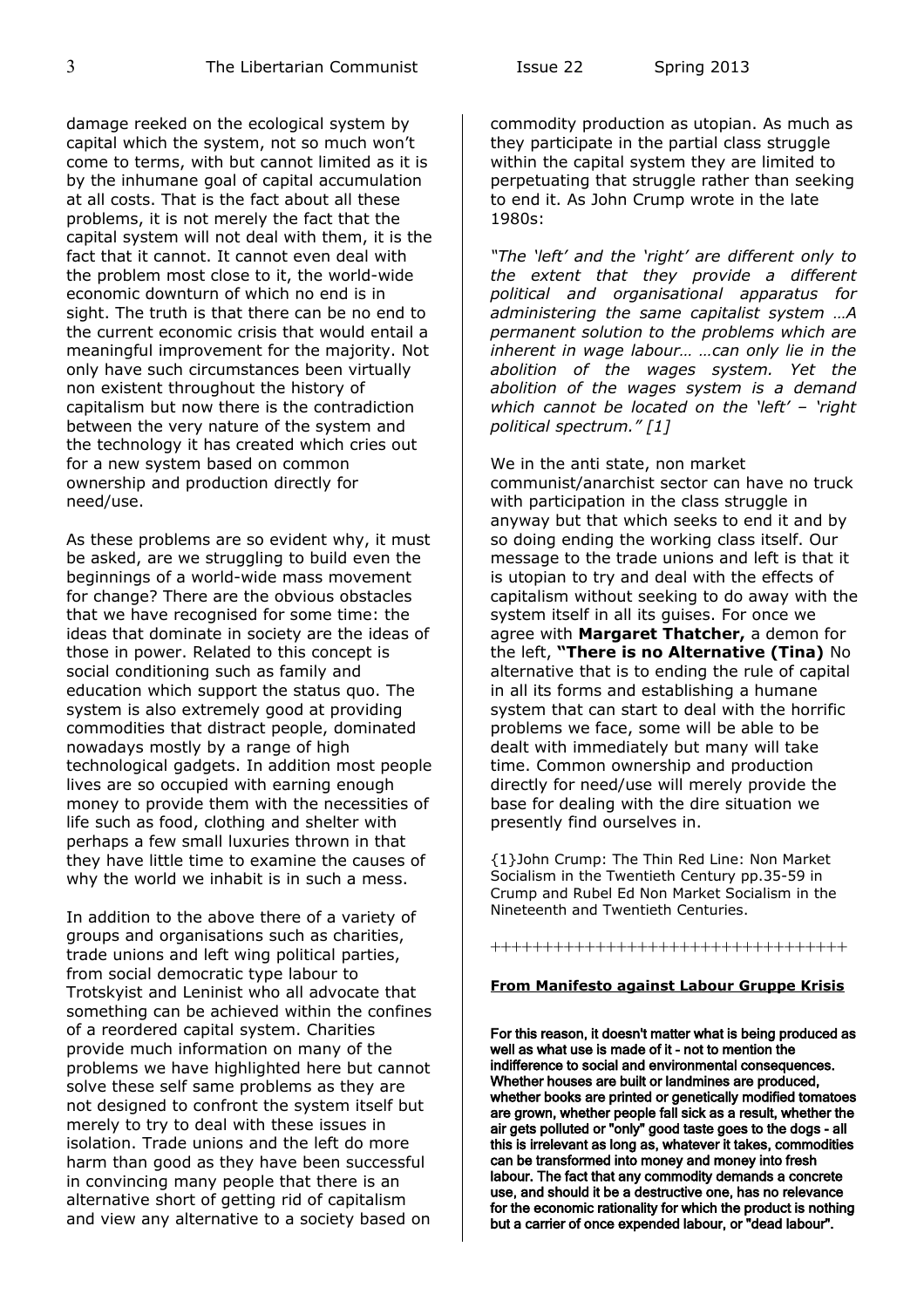#### **Letters**

The following comments on our previous issue were all included in one letter but we felt it best to divide them into three so as to separate out the three different articles/issues they were dealing with. We hope this will give readers a better chance to comment on any particular issue/s.

#### **Commenting on Issue 21:**

#### **'The Inherent Unhealthiness of Hierarchical Systems' Lyla Byrne**

#### **Dear Lib Com**

Concerning the above article Lyla Byrne, in writing; *"that it's wrong to say capitalists are self-interested"*; neglects the possibility that they are so caught up with their short-term interests, that the capitalists cannot see that they too would go down when the ecology collapses. It is not of course only an ecological argument; the main reason Tony Turner was forced out of the SPGB in 1953, was that he was arguing that if capitalists could see beyond the short-term, they would understand that creating civil strife is not in their interests, that co-operation is better than competition. We used to have the same argument in the early CND; many, including those Stalinists who, contrary to their party line, were in CND, used to think that saying the bomb was a class issue was sectarian, as it wasn't in the interests of the capitalists to destroy the world; we used to reply that capitalists have always short-sightedly failed to understand their own long-term interests.

Laurens Otter

#### **What was the Soviet System? Part 1: In what sense (if any) was the 'Soviet' System Capitalist? Stefan**

Regarding Stefan's article, I must comment on his notes: (2) Rizzi was not the first, arguably Zamianski was, Rodzianko, Fischer, Ulanski and Ciliga – inter alia – had come up with a similar analyses; Rizzi's decision to write his book arose out of the debate between Simone Weill and Trotsky; (Trotsky wrote the *'Revolution Betrayed'* as an answer to Weill's exposition in *'Revolution Proletarienne of the Bureaucratic Collectivist Analysis).* Rizzi detecting a lacuna in Trotsky's argument set out to support and fill this gap, only as he was so doing, did he convince himself of the bureaucratic collectivist case.

Surprisingly for someone who was in the 1970s Libertarian Communist group there was no mention of Castoriadis/Cardan/Chaulieu. Who though not original did promote the thesis in a way that explained it to a whole new generation of libertarians. Less surprisingly there's no mention of Buck Taylor, who had done the same. Unfortunately in internal Common Wealth documents in the late 1940s.

Laurens Otter

============================

#### *Changes: Editorial in Issue 21*

*Regarding the following Laurens Otter asked us to point out that this was a hurried comment intended to fill, what he felt was, a gap in the editorial in the last issue. This journal would not necessarily endorse all the points made here but it may provide a basis for discussion. Editor*

Reading the editorial on the class war: I think you need to elaborate your position; as it is you leave yourself open to attack and while I think I know what you mean you don't actually say anything of value. Would it not be a good idea to set out a basic LC position on the class struggle? Fair enough that it be an adaption of classic SPGB thought on the matter. Can I suggest the following?

**(a)** Marxists and anarchists have traditionally all agreed on the existence of class war; - but this is not something the working class wages to achieve socialism, still less is it a matter to chant about on marches.

**(b)** In Marxist and anarchist theory; the class war exists because capitalists have to compete to remain capitalists. Each must aggrandize their capital and this can only be done by further exploiting their employees and/or their customers.

**(c)** Therefore the class war is a product of the capitalist class's assault on the living standards of the working class. It isn't something that can be launched or called off at will: we have seen that each individual capitalist has to engage in it to maintain their position as a capitalist, and if the working class lay down and accepted – without a fight – the lower conditions the capitalists would impose, if they take significantly worse conditions, this pro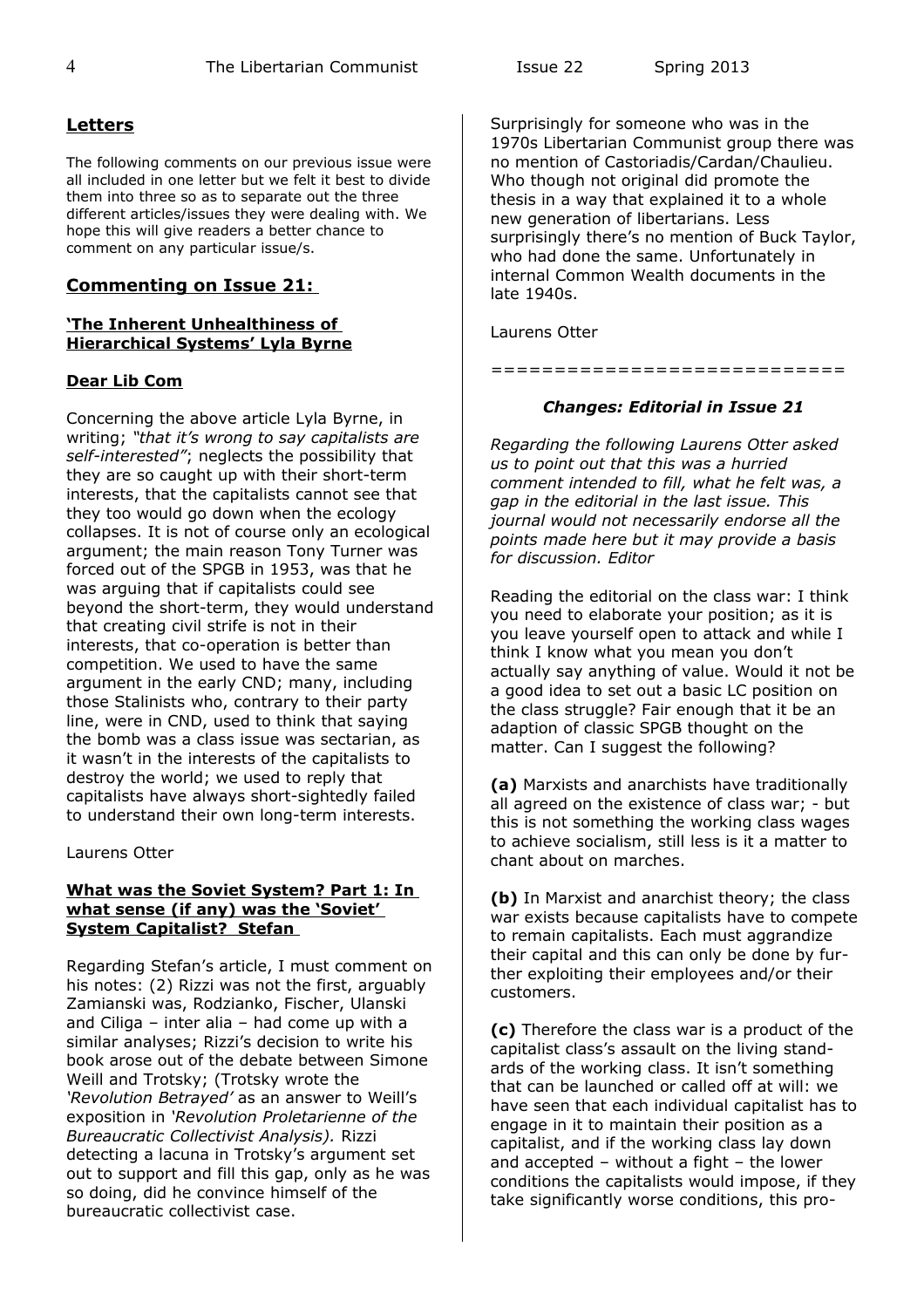duces a slump and so the capitalists as well as the workers suffer.

**(d)** Ruling/exploiting classes hold their privilege position because individually their members are better at fighting class war than the ruled. The working class is forced to fight a defensive class war, the only alternative being starvation, but it must understand that the odds are always stacked against it; the ruling class have all the best weaponry.

**(e)** The only weapon the working class has in this struggle is solidarity; but in so far as that solidarity "socialism in embryo," it is not only – for survival's sake – an essential part of working class life; but is also a natural way to prepare for a society based on mutual aid.

**(F)** That said – because of the way power is stacked – libertarian socialism cannot come solely from the class struggle; but only when that class war is supplemented by a mass conscious choice of a different form of society.

L O

++++++++++++++++++++++++++++

*The following is an edited and slightly shortened version of the original which is included because it makes some interesting observations about the class struggle although it comes from a different perspective to the editorial in our last issue. The full version can be found at libcom.org*

## **International Council Correspondence (Living Marxism) Volume 4 Number 7, June 1939 On the Impotence of Revolutionary Groups (pp. 216-220)**

#### **Sam Moss**

The difference between the radical organizations and the broad masses appears as a difference of objectives. The former apparently seek to overthrow capitalism; the masses seek only to maintain their living standards within capitalism. The revolutionary groups agitate for the abolition of private property; the people, called the masses, either own bits of private property, or hope some day to own them. The communist -minded struggle for the eradication of the profit system; the masses, capitalist minded, speak of the bosses' right to a "fair profit." As long as the system satisfies their basic needs in the accustomed manner, they are well satisfied with it and whatever evils they behold in society, they attribute to "unfair bosses," "bad administrators" or other individuals. The small radical groups - "intellectuals" who have "raised themselves to the level of comprehending historical movements as a whole," and who trace the social ills to the system rather than to individuals - see beyond the objectives of the workers, and realize that the basic needs of the working class can not be satisfied for more than a temporary period under capitalism. They therefore - at least in theory - strive continually to turn the struggle for immediate demands into a struggle against the system. But beside the realities of bread and butter which capitalism can still offer a majority of the workers, the radicals can submit only hopes and ideas, and the workers abandon their struggles the moment their demands are met.

The reason for the apparent difference of objectives between the revolutionary groups and the working class is easy to understand. The working class, concerned only with the needs of the moment and in general content with its social status, reflects the level of capitalist culture - a culture that is "for the enormous majority a mere training to act as a machine."

The revolutionists, however, are so to speak deviations from the working class; they are the by-products of capitalism; they represent isolated cases of workers who, because of unique circumstances in their individual lives, have diverged from the usual course of development in that, though born of wage slaves, they have acquired an intellectual interest, that has availed itself of the existing educational possibilities. Quite frequently cut off from association with their fellow workers on the job, who do not share their radical views, they unite with other rebellious intellectual workers and with other unsuccessful careerists of other strata of society, into organizations of changing society. Their occasional periods of activity can be explained only by their temporary or permanent forsaking of their revolutionary aims in order to unite with the workers immediate demands and then it was not their own revolutionary role that they played, but the conservative role of the working class. When the workers achieved their objectives, the radical groups lapsed again into impotence. Their role was always a supplementary, and never a deciding one.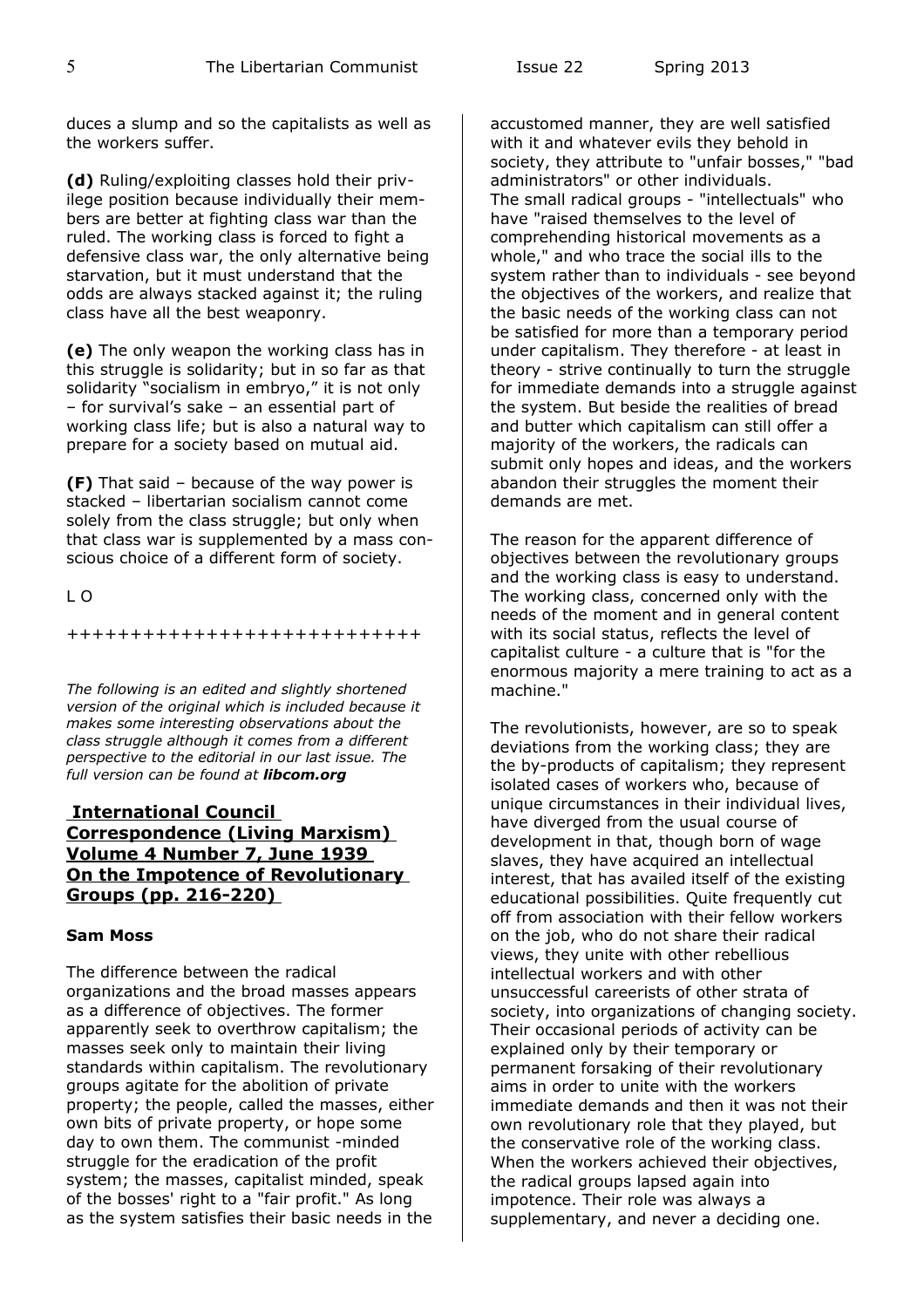It is the writer's conviction that the day of the revolutionary party is over; the revolutionary groups under present conditions are tolerated, or rather ignored, only as long as they are impotent; that nothing is so symptomatic of their powerlessness as the fact that they are permitted to exist. We have often stated that the working class which will endure while capitalism lasts, and which cannot be obliterated under this system can alone wage a successful struggle against capitalism and that the initiative can not be taken out of its hands. We may add here after all the conservatism of the working class today only reflects the still massive strength of capitalism, and that this material power cannot be cast out of existence by propaganda but by a material power greater than that of capital. Yet from time to time members of our own group take to task the group's inactivity. They declare that, isolated as we are from the class struggle as it is waged today, we are essentially mere study groups that will be completely out of touch with events when social upheavals do occur. They state that since the class struggle is omnipresent in capitalism it behoves us as a revolutionary organization to deepen the class war. But they do not suggest any specific course of action. The fact that all other radical organizations in the field, through striving to overcome their isolation are nonetheless insignificant Marxist sects like ourselves, does not convince our critics of the futility of any action that small groups can take.

The very general statement that the class war is ever-present and that we should deepen it, is made first of all in the assumption that the class struggle is a revolutionary struggle, but the fact is that the workers as a mass are conservative. It is assumed that the class war aims directly at the weakening of capitalism, but the fact is that, though it serves this ultimate purpose, it is directly aimed at the position of the workers within the society. Furthermore, the actual class struggle is not waged through revolutionary organizations. It is waged in the factories and through the unions.

In America today it is being waged by such organizations as the A.F. Of L. and the C.I.O., and though here and there across the continent arise sporadic strikes that are outlawed by all the existing conservative organizations and that indicate the form the class war may take when all these

organizations are completely emasculated by the State, these workers' movements are infrequent and isolated today. True, the leadership of both the C.I.O. and the A.F.of L. is conservative, but then so is the membership of both unions. In order to retain their membership and attract more workers to it, the unions must wrest concessions from the capitalist class for them; the workers remain in the unions only because they obtain such concessions through them; and to the extent that they do obtain such concessions for the workers, the unions are waging the class struggle. If, therefore, we are to plunge into the class struggle, we must go where the struggle is being waged. We must concentrate on either factories or the unions or both. If we do so, we must abandon at least overly, our revolutionary principles, for if we give them expression , we shall swiftly be discharged from the job and expelled from the union, and, in a word, cut off from the class struggle and returned precipitantly to our former impotent state. To become active in the class struggle means, then to become as conservative as the large body of workers. In other words, as soon as we enter the class struggle we can contribute nothing special to it. The only alternative to this course is to continue as we are, clinging impotently to our principles. Regardless of which course we pursue, it is obvious that we cannot affect the course of events. Our impotence illustrates what should be obvious to all: that history is made by the broad masses alone.

Let us for assume, for example, that it is possible for us as an independent group to organize the workers of some industrial area. The fact that they have not moved of their own accord without our aid means that they are dependent upon us for their initiative. By supplying the initiative, we are taking it out of their hands. If they discover that we are capable of giving them the initial impulse, they will depend on us for the subsequent impulses, and we shall soon find ourselves leading them step by step. Thus, they who advocate that we "intensify" the class war are not merely ignoring the objective conditions that make such an act questionable, but are advocating also our leadership over the masses. Of course, they may argue that, realizing the evils of such a course, we can guard against them. But this argument is again on an ideological level. Practically, we shall be compelled to adjust ourselves to circumstances. Thus it becomes obvious that by such a practice we would function like a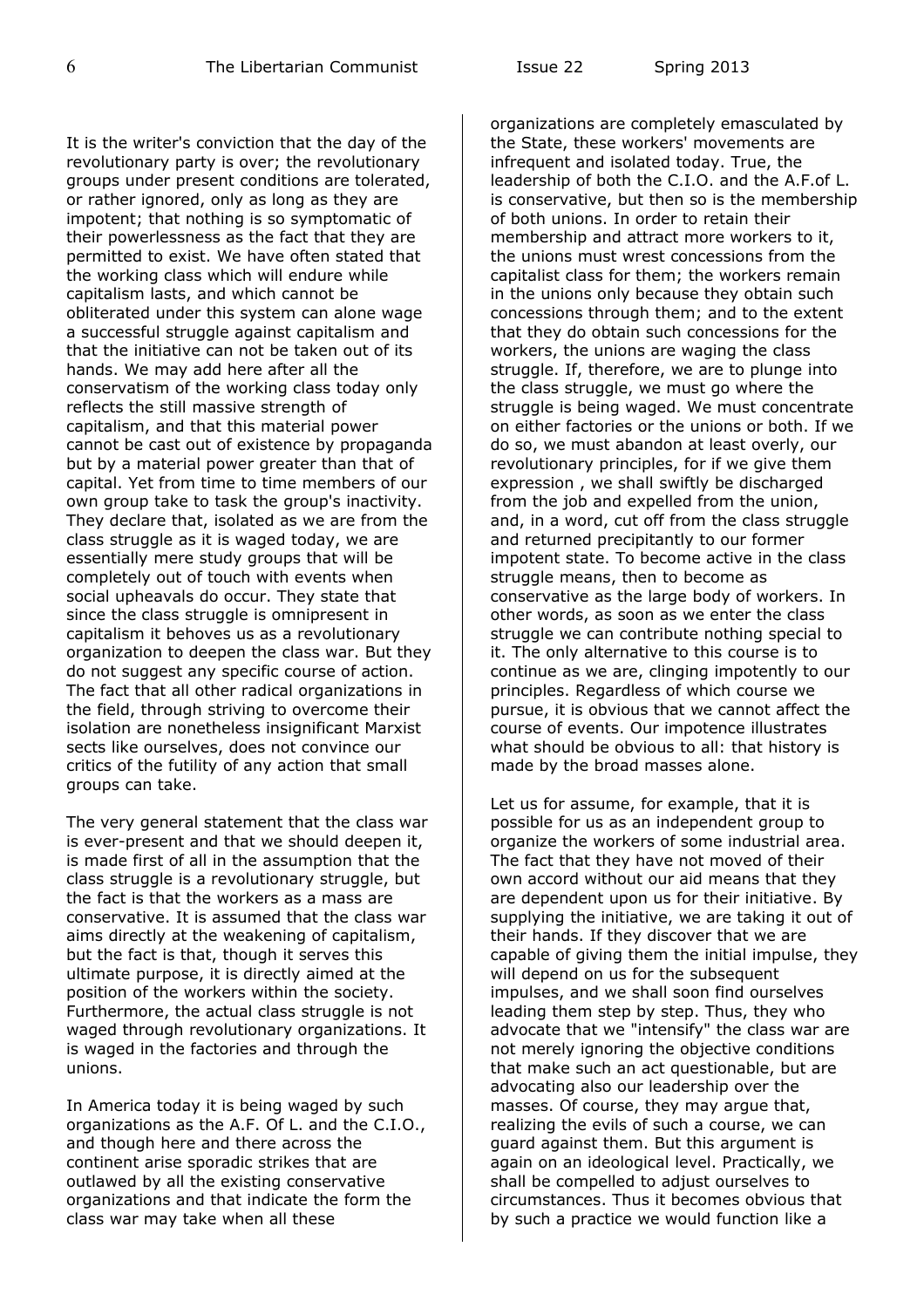Leninist group, and could at best produce only the results of Leninism. However, the impotence of the existing Leninist groups shows the improbability of the success of even such a course, and points once more to the obsolescence of small revolutionary groups in regards to real proletarian needs, a condition perhaps forecasting the approaching day when it shall be objectively impossible for any small group to assume leadership of the masses only to be forced in the end to exploit them to its own needs. The working class alone can wage the revolutionary struggle even as it is today waging alone the non-revolutionary struggle, and the reason that the rebellious class conscious workers band into groups outside the spheres of the real class struggle is only that there is as yet no revolutionary movement within them. Their existence as groups, therefore, reflects, not a situation for revolution, but rather a non-revolutionary situation. When the revolution does come, their numbers will he submerged within it, not as functioning organizations, but as individual workers.

We see that the class struggle is today still conservative; that society is characterized not simply by this single struggle but by a multiplicity of struggles, which varies with the multiplicity of strata within the system, and which so far has affected the struggle between Capital and Labour in the interest of the former. But because we see not merely the immediate situation but also the trends therein, we realize that the difficulties of capitalism are progressively increasing and that the means of satisfying even the immediate wants of the working class are continuously diminishing. As these developments are taking place, the divided objectives of the upper class are converging toward one objective; the preservation of the capitalist exploitative system.

But this question may be raised, why, then, realizing the futility of the act, do you band together into groups? The answer is simply that the act serves a personal need. It is inevitable that men sharing a common feeling of rebellion against a society that lives by exploitation and war should seek out their own kind in society, and in whatever weapons fall to their command. Unable to rebel against the system with the rest of the population, they will oppose it alone. The fact that they engage in such action however futile it may appear establishes the basis for the prediction that when the large masses, reacting to the

compulsives of the objectively revolutionary situation, feel similarly affected, they too will band together out of the same urgency and they too will use whatever weapons fall to their disposal. When they do so, they will not rise from ideological factors, but from necessity, and their ideologies will only reflect the necessities then, as do their current bourgeois ideologies reflect the necessity today.

The view of the revolutionary ineffectiveness of small groups is accounted a pessimistic one by revolutionary organizations. What if this view does indicate the inevitability of revolution? What if it does point to the objective end of a pre-established leadership of the masses, and to the end of all exploitation? The radical groups are not happy with this picture. They derive no pleasure from the prospect of a future where they have no more significance than their fellow human beings, and they condemn a view of such a future as a philosophy of defeatism. But, actually we have spoken only of the futility of small radical groups; we have been quite optimistic as to the future of the workers. But to all radical organizations, if their groups are defeated, and if their groups are dying, then all is dying. In such pronouncements therefore they reveal the true motivation for their rebellion and the true character of their organizations. We, however, should find no cause for despair in the impotence of these groups. Rather we should behold in it reason for optimism regarding the future of the workers. For in this very atrophy of all groups that would lead the masses out of capitalism into another society we are seeing for the first time in history the objective end to all political leadership and to the division of society into economic and political categories.

++++++++++++++++++++++++++++

# **What is the relationship between Activism and Revolution?**

## **Ricardo Monde**

One debate which has raged on for years is the relationship between theory and activism. Whilst some believe that the two must be combined others argue that sitting around talking and theorising is all very well but we need to get out on the streets and engage with the *"masses"* whilst for others activity is of very little use if it lacks a theoretical base. In the last few years we have seen much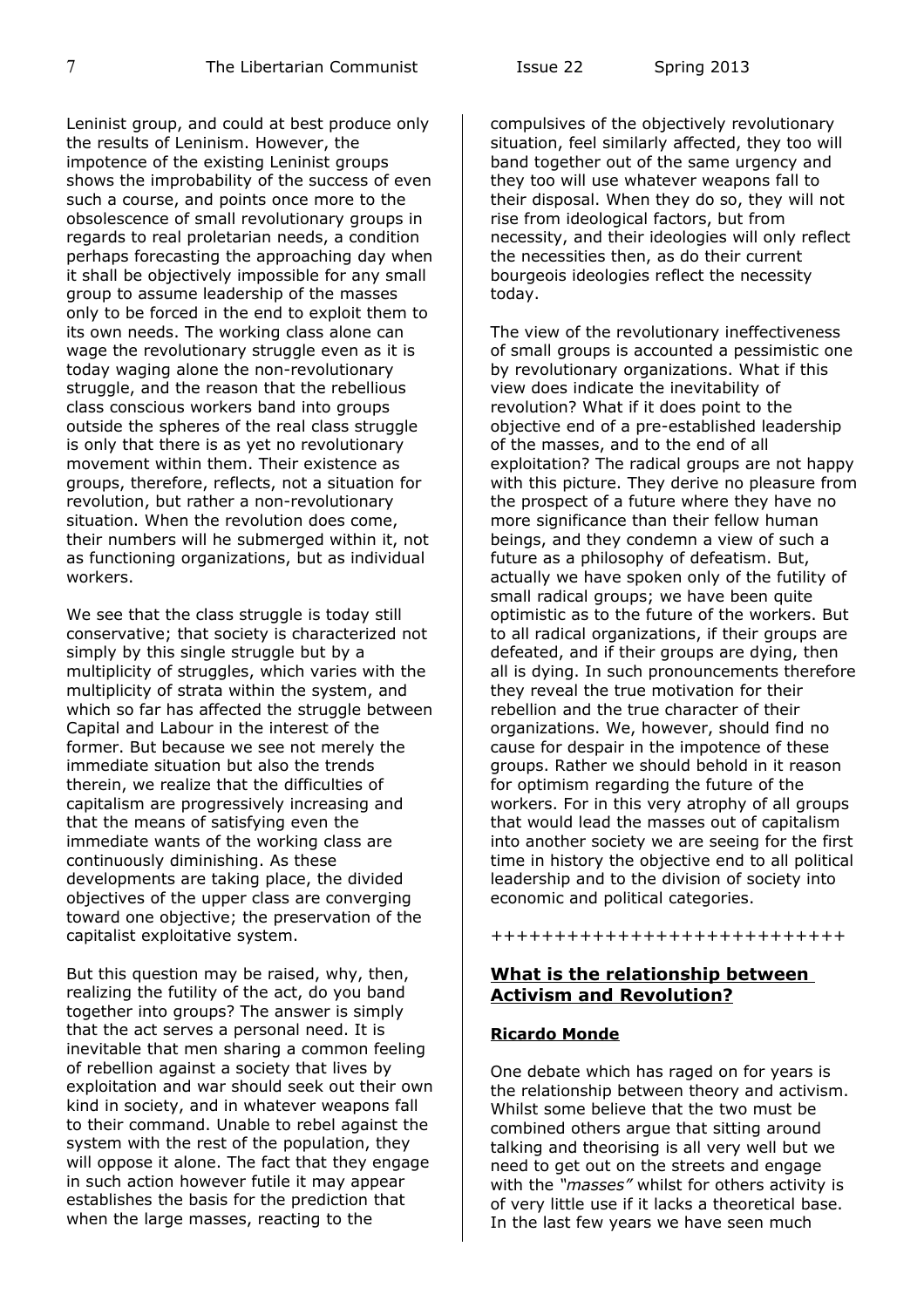activism with the onset of the latest economic crisis for capitalism and this bulletin has concerned itself with a fair amount of what has been going on with articles related to the class struggle and direct action, various aspects of the anti cuts movement, the Occupy movement and related issues such as workers' assemblies, industrial unionism and workers' self management.

The first issue of The Libertarian Communist carried the following quote:

*" Meaningful action for revolutionaries, is whatever increases the confidence, the autonomy, the initiative, the participation, the solidarity, the equalitarian tendencies and self activity of the masses and whatever assists their demystification".* [For Workers'' Power: The Selected Writings of Maurice Brinton, Ed by David Goodway, AK Press, 2004].

The above quote seems to favour activism over theory and involvement in the *"class struggle*" but ends by arguing that our activities should assist the process of demystification. This presumably means enlightening the *"masses"* as to what is the underlying cause of their problems. Has the activism we have witnessed in the last few years aided the process of demystification or could we have done with a little more theoretical base to our contact with people who are confronting the system? So let's take a look at what the activism we have witnessed in the last few years was based on, in the knowledge that this was undertaken not just by leftists such as the Socialist Workers' Party but also groups within our own sector. Ever since the onset of the latest capitalist economic crisis the main critique has focused on *"greedy bankers", deregulation of the financial sector and "corporations who do not pay enough tax"* and a host of headlines about *"cruel Tory or Tory/Lib coalition cuts",* as if a Labour government would have acted any differently.

Taking the concept of *"greedy bankers"* first: is this a serious explanation of the causes of the current economic turmoil? As has been noted, [Mattick, 2011, p.8, Kilman, 2012, p.1] greed is an ever present feature of capitalism and a particular crisis can hardly be explained by something which is ever present and normal. Likewise the dismantling of regulations is hardly a adequate explanation, for even if this did have a part to play in promoting speculation to an unsustainable level, it was

these self same means that was responsible for the period of expansion that preceded the crash *[Mattick op.cit, p.5]* As regards new regulations for the financial sector, that many favour, there are reasons why these would have little effect. Firstly such regulations would be designed to correct what has previously gone wrong and it is highly unlikely that a future crisis would have the same causes [See Kilman op.cit, p.193]. Secondly no matter what regulations are put in place ways will be found to get around them *[ibid]*. Looking at the financial sector alone does not explain the cause of the crisis. An article we featured in issue 17 showed a more theoretical base*:* 

*"It is not the "speculators" and the financial markets that are the problem, but the utter absurdity of a society that produces wealth only as a waste product of the valorization of capital, whether as a real or a fictional process. The return to a seemingly stable capitalism, kept standing by the onslaught of massive armies of labor, is neither possible nor anything worth striving for".* [Krisis, 2008]

Very often attempting to deal with the effect of the problem rather than explaining its cause is counter productive and has unintended consequences. Take the campaign to shame certain corporations into paying more taxes. The argument here is that cuts are having a devastating affect on those on benefits and leading to thousand of job losses whilst some large corporations are getting away with paying very little tax. However if all the tax supposedly owed by these corporations was paid in full would this result in a major reductions in the cuts that are being imposed? That seems very doubtful. Secondly what one is getting involved in here is a debate on how capitalism is being administered rather than a critique of the system itself. This is a sort of analysis, if, an analysis at all, that suggests that a fairer capitalism is the answer. This is something people have been campaigning for since its establishment, the present campaign will have no more success than all the previous ones. All companies seek to cut their costs, if they don't they will go out of business, so if they can get away with paying less tax than they should, they will. If they then have to pay up they will seek to recover that money from somewhere else. An obvious example of this is the Starbucks case which hit the headlines in December of last year. After a campaign by UK Uncut and other pressure groups Starbucks agreed to pay £10 million in taxes over the next two years, as their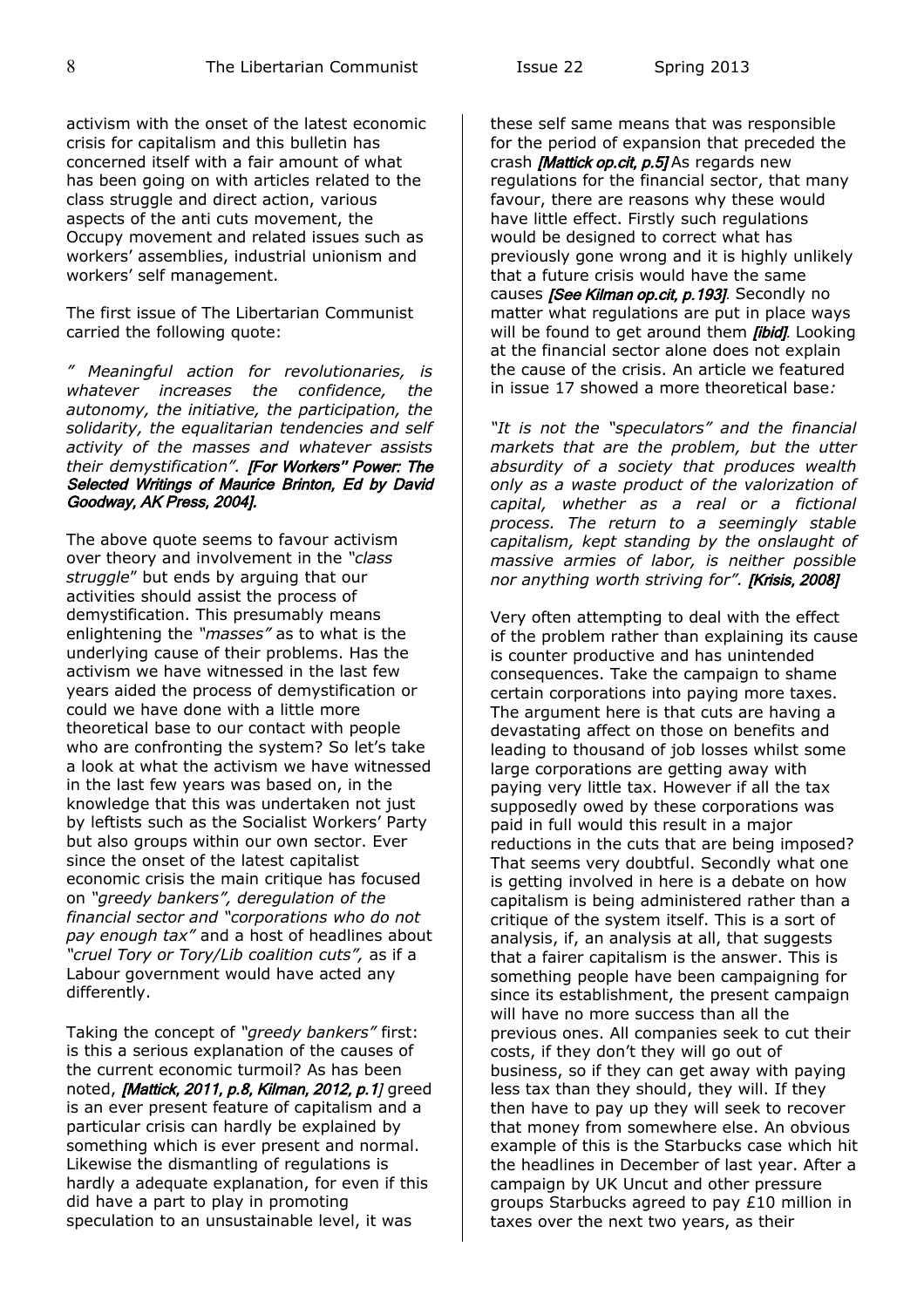business was being affected by all the bad publicity. Just days before this announcement was made it came to light that Starbucks was introducing new contracts for its 7,000 staff in the UK. The new contracts which employees (sorry partners) had no choice but to agree to if they wanted to retain their jobs included cutting out paid lunch breaks, sick leave and maternity benefits and an end to cash incentives for being manager or partner of the year, (some partnership). Starbucks, as one would expect argued that the new contracts were unrelated to the discussions they were then having with HM Revenue and Customs and the Treasury. Unconnected or not this will offset some of the costs due to the new tax arrangements. One worker saw the connection:

*"Colleagues were "really upset" at the changes and said it appeared relatively low paid staff were being forced to help bear the cost of the company's potentially increased tax bill". He continued: It's really convenient for them to say we're going to pay more taxes, when they're going to save money with* us, the staff". **[The Guardian, December 3<sup>rd</sup> 2012]** As for UK Uncut they are still not satisfied they want something more in line with parity between Starbucks and their main competitor Costa Coffee. *A spokesperson for UK Uncut said: "The £10m that Starbucks have estimated they may end up paying is £5m less than that paid by their nearest competitor* Costa Coffee". [The Guardian, December 6th, 2012]

The question that must be asked is how is this type of activism aiding the process of demystification? It does seem that all these protests are simply going round in circles with little idea of direction and little effect regarding giving people involved in these struggles a grounding of what it is that they are confronted with, that is if the activists themselves have this type of knowledge. There is little problem with engaging with people confronted with the horrors of life under capitalism and seeking to help them fight back but a line has to be drawn between engaging in struggles within capitalism and seeking to build a movement to end it and groups have to be clear and make it clear which activity they are engaged in. It cannot be argued that struggles within capitalism are designed to create the advanced consciousness needed to end it unless part of that involvement includes imparting to others a theoretical understanding of the system they are confronting rather than just burying

oneself in the struggle as an end in itself. Unless the struggle is linked to the need to change society, any action is likely to reinforce the view that there is no alternative to capitalism; consciousness does not arise from struggles through a magical process.

Much of the activism in recent years has been in the form of various movements that have questioned various aspects of capitalism the most notable of these has been the Occupy movement that has sprung up in many countries. Perhaps it could be argued that both the strength and weakness of this movement was its diversity. Strength because it encouraged debate and a certain amount of openness. Weakness as diverse movements can be fractured by internal strife especially when they come under pressure. Perhaps it also shows how difficult it is to maintain a movement which gains momentum due to people becoming angry and frustrated very quickly but who may be more certain of what they do not want then what they do want, perhaps an educational theoretical base could be of service in this situation. An article in The Nation, September 24th 2012 made some interesting observations regarding the problems facing the Occupy movement in the USA. At the time the article was written the movement in the USA was facing a wave of evictions, their meetings and actions were being infiltrated, the police were more willing to use force to prevent fresh occupations. There was a backlash against the movement not just from the state but also from the media with allegations against it that whilst unproven tended to lessen its support. In addition the movement was plagued by internal divisions. One of the most positive aspects was the practice of direct democracy in the general assemblies. Meanwhile in London to celebrate the first anniversary of the Occupy camp at St Pauls the London Occupy movement held a series of New Putney Debates in October and November 2012 but in these meetings the most radical ideas seemed to be confined to a different way of organising capitalism rather than genuine anti capitalist ideas [Socialist Standard, December 2012]

In Past issues we have included articles about the Occupy movement, (see issue 18) and about fractions within it. It seemed a positive development and despite its problems and limitations, its diversity and seeming endorsement of open debate suggests that it could play a role in helping to develop a forum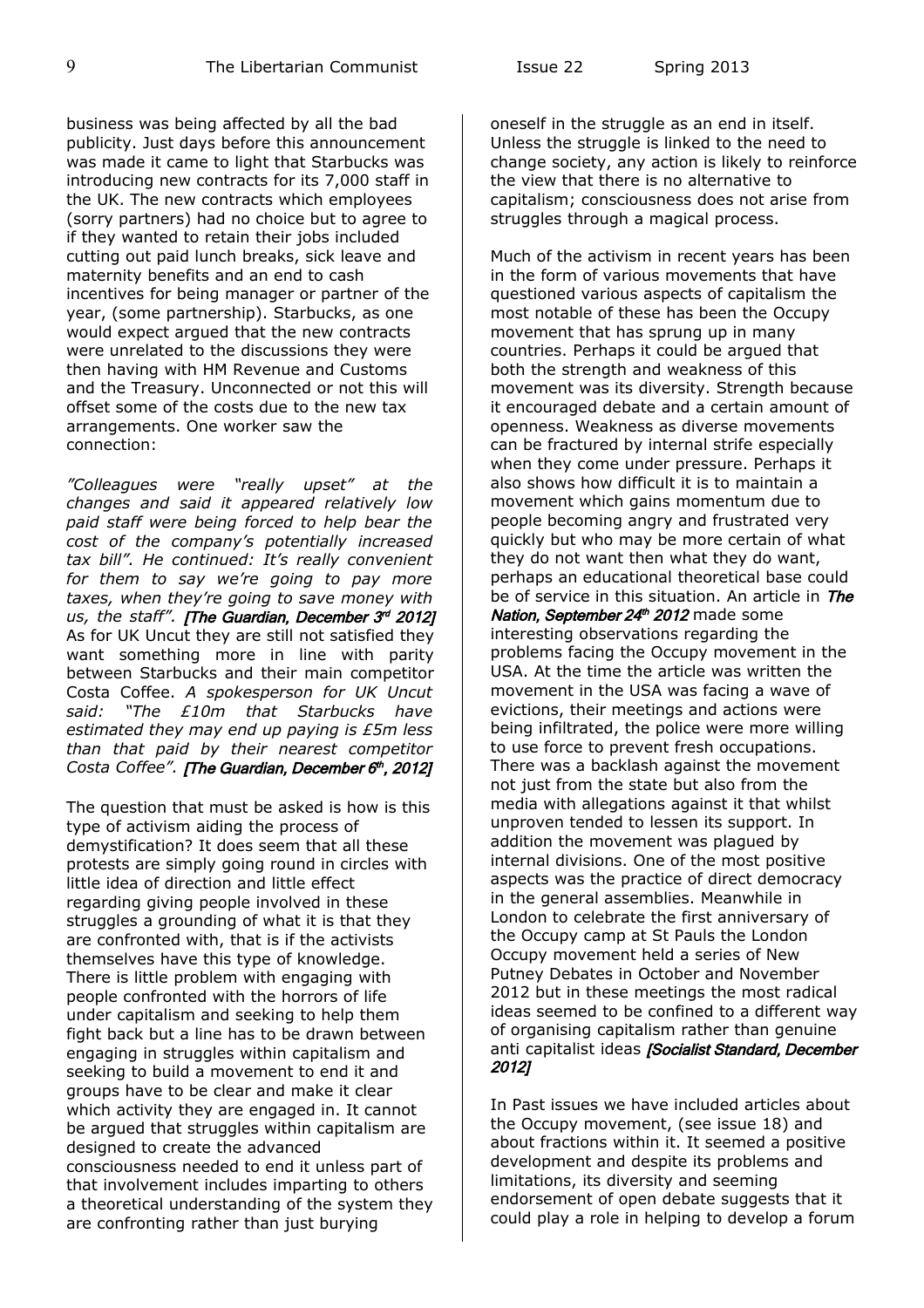for increased theoretical understanding of the problems we face including a genuine critique of capitalism itself. Maybe, on the other hand, the occupy movement will prove to be a false dawn but one thing is for certain we do need a forum for turning the discussion from how we can rearrange capitalism into one that concentrates on understanding it and discussing how we can move beyond it. It is this sort of analysis that we hope can be developed in future issues of this bulletin.

#### References:

For workers' Power: The selected writings of Maurice Brinton, edited by David Goodway: AK Press 2004. Paul Mattick: Business as Usual; Reaktion Books, 2011.

Andrew Kilman: The Failure of Capitalist Production: Pluto Press, 2012.

Krisis: The collapsing of the financial bubble, 'greedy bankers' and why there can be no going back to social welfare capitalism: 2008. The Guardian, December  $3<sup>d</sup>$ , 2012. The Guardian December 6th 2012.The Nation: September 24th 2012. Winstanley, Marx and Henry George, Socialist Standard, December 2012.

**Scientists: Cooperation is natural and beneficial** *Posted on the WSPUS web-*

+++++++++++++++++++++++++++++++++++++++

#### *site*

#### Joe Hopkins

An article in *Scientific American* (July 2012) by Professor of Biology and Mathematics Martin Nowak entitled "Why We Help" goes a long way in providing Socialists a scientific argument to refute the idea of "red in tooth and claw" evolution that is supposed to have spawned  $-$  on even a genetic level  $-$  the strictly competitive "Devil take the hindmost" character of human nature: the product of capitalist society.

Professor Nowak writes: "While on retreat with some fellow students and professors in the Alps, I learned about a game theory paradox called the Prisoner's Dilemma that elegantly illustrates why cooperation has so flummoxed evolutionary biologists."

The Prisoner's Dilemma is that if two people are arrested on suspicion — the criminal elements of motive and opportunity being present — the first of the two to turn State's evidence against the other one stands a good chance of getting off scott free. Because after being arrested "suspects" are held and questioned separately, neither one knows if the other one will keep quiet. In such a situation, the self-interested thing to do might be to snitch and beat the other one to the punch, so to speak. But if both snitch then they both get convicted and go to prison, as opposed to the "Solidarity Solution" of both of them clamming up and both going scott free because they *cooperated*. This is a "real world" formulation of the Prisoner's Dilemma, but substantially the same as the longer and idealized version cited by Nowak.

"The Prisoner's Dilemma," Novak says, "seduced me immediately with its power to probe the relation between conflict [i.e., self-interest and competition] and cooperation… I developed techniques to run computer simulations of the Dilemma using large communities rather than limiting ourselves to two prisoners." Novak watched as the computer simulations, starting from a random distribution of self-interested individuals and cooperators, cycled through several generations. Through the series of a few generations, the number of individuals belonging to each cohort alternately grew and declined. The offspring of the initial cohorts generally followed the strategy of the parents, but within a few generations all the individuals were changing until a new strategy emerged. "Players would start by cooperating and then mirror their opponents moves, tit for tat. The change quickly led to communities dominated by cooperators… Within 20 generations the initial tit for tat strategy had given way to a more generous strategy in which players might still cooperate even if their rival defected. We had, in essence, witnessed the evolution of forgiveness — a direct reciprocity strategy that allows players to overlook the occasional mistake."

Direct reciprocity is the mechanism for the evolution of cooperation among individuals who encounter one another repeatedly. Direct reciprocity is observed among vampire bats, which live in stable groups and come to know one another. If a vampire bat fails to find prey and misses dinner one day, the chances are good that one of its roost mates will provide a snack by regurgitating a blood meal into the hungry bat's mouth — evolved cooperation.

In addition to *(1) Direct reciprocity*, Nowak later identified four other mechanisms for the evolution of cooperation. He claims that in the thousands of published papers scientists have produced on how cooperators could prevail in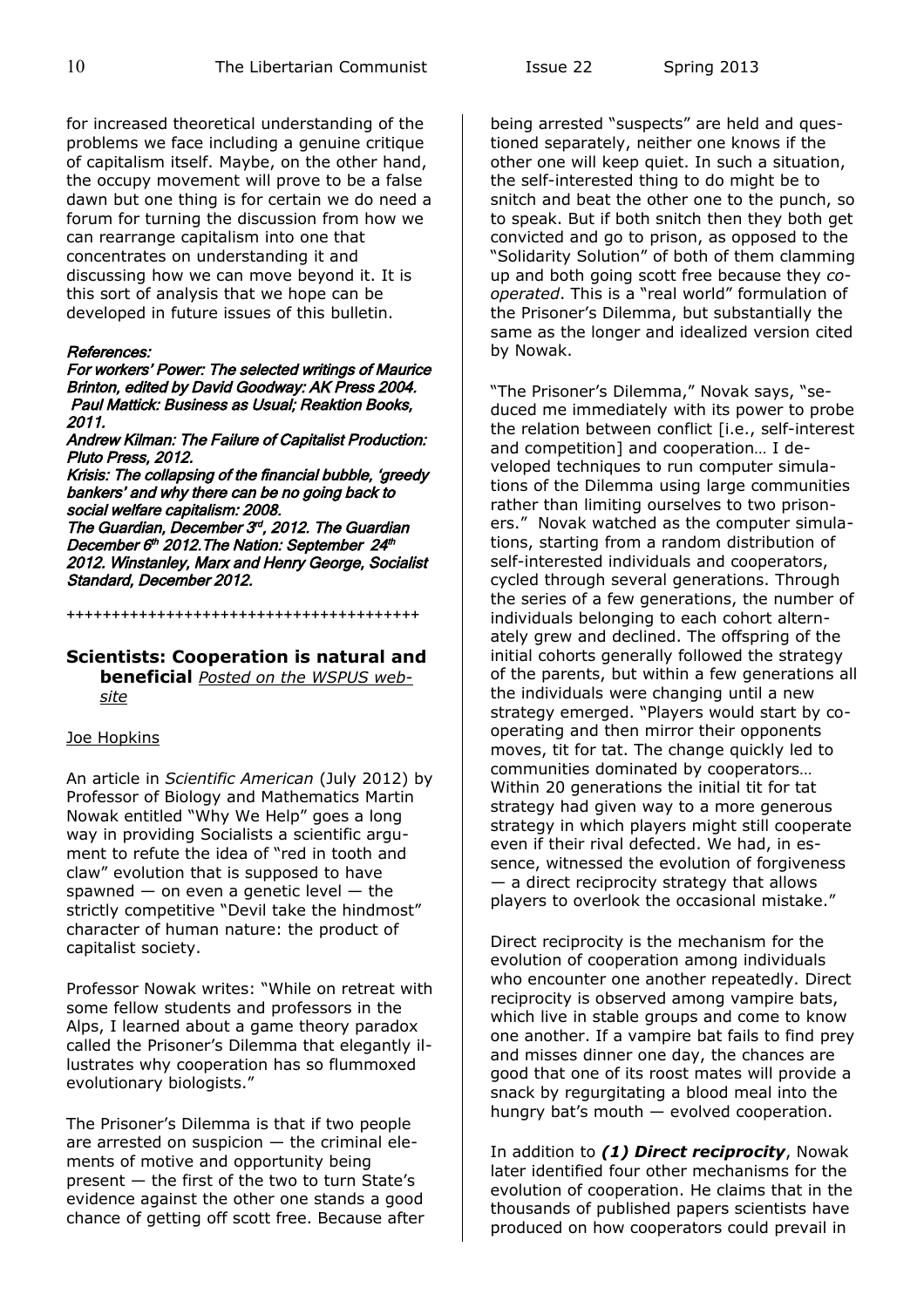evolution, all the scenarios they describe fall into one or more of these five categories.

*(2) Spatial selection* — the forming of clusters of cooperators, neighbors or friends in a social network. These helpful individuals can multiply, grow and spread from their clusters to extend their territory and radiate their cooperative influence through social mimetics.

*Spatial selection* is observed to operate among yeast cells. Cooperative yeast cells, at a biological cost to themselves, produce an enzyme used to produce sugar; competitor yeast cells, meanwhile, mooch off the cooperators' enzyme rather than making their own. Studies conducted by Jeff Gore of MIT, and independently confirmed by Andrew Murray of Harvard, have found that among yeast grown in wellmixed populations the moochers prevail. In populations with clumps of cooperators and moochers (competitive yeasts), by contrast, the cooperators win out.

*(3) Kin selection* "concerns cooperation among genetically related individuals… In this situation, individuals make sacrifices for their relatives because those relatives share their genes." J. B. S. Haldane was the first to mention the idea of kin selection and put it: "I will jump into the river to save two brothers or eight cousins," referring to the fact that our siblings share 50% of our DNA and first cousins only 12.5%. Martin Nowak admits: "It turns out that calculating the fitness effects of kin selection is a rather complicated task that has misled many researchers." I agree! We all know what great lengths we'll go to for family members and those we've accepted into our socially extended family.

*(4) Indirect reciprocity* — when one individual comes to the aid of another to bolster the needy individual's social reputation. This behavior can benefit both participants' social reputations, building up the helper's as an intended or unintended outcome — provided that others are aware that the helper helped.

*Indirect reciprocity* can be seen as low-ranking monkeys in a tribe of Japanese macaques get an "upgrade" directly from grooming monkeys of a higher rank — they receive more grooming themselves.

*(5) Group selection* — Individuals perform selfless acts for the good of. Darwin noted in his 1871 book *The Descent of Man* that "a

tribe including many members who… were always ready to aid one another and to sacrifice themselves for the common good would be victorious over most other tribes; and this would be natural selection." Biologists have long debated whether this idea of natural selection fosters cooperation to improve the reproductive potential of the group. The Socialist Tribe, united by solidarity rather than genetics, offers an alternative (and perhaps isolated) explanation  $-$  our group being that of the tellurian, without distinction of difference, and the planet.

Group selection can be observed in the wild (putting all mathematical gene distribution modeling aside) any time a member of a group of critters yaps, howls, barks or squeaks at an intruding predator. Whether the individual is calling for help or sounding a warning, he or she alerts the predator to its own location and may be volunteering to become lunch.

Nowak writes: "This universality [detailed above] suggests that cooperation has been a driving force in the evolution of life on earth from the beginning… Humans are the most cooperative species — super-cooperators, if you will… Humans, more than any other creature, offer assistance based on indirect reciprocity, or reputation." Nowak says that it is "because only humans have full-blown language… The interplay between language and indirect reciprocity leads to rapid cultural evolution, which is central to our adaptability as a species."

A rapid cultural evolution  $-$  at such speed that it would be called a cultural revolution  $-$  is desperately needed, and right now! The Earth cannot withstand the onslaught of capitalist culture for very many more years. We are already close to some irreversible tipping points (if we haven't already reached them). Only a few more years of production for profit, using cheap energy such as coal, will usher in catastrophic global changes. We will have annihilated beyond comprehension vast areas of arable land needed for growing vegetables, despoiled and polluted the supply of fresh water. We are on a march towards planetary suicide.

Comments may be addressed to the author by email: [joe](mailto:joehopkins@verizon.net)[hopkins@verizon.net](mailto:joehopkins@verizon.net)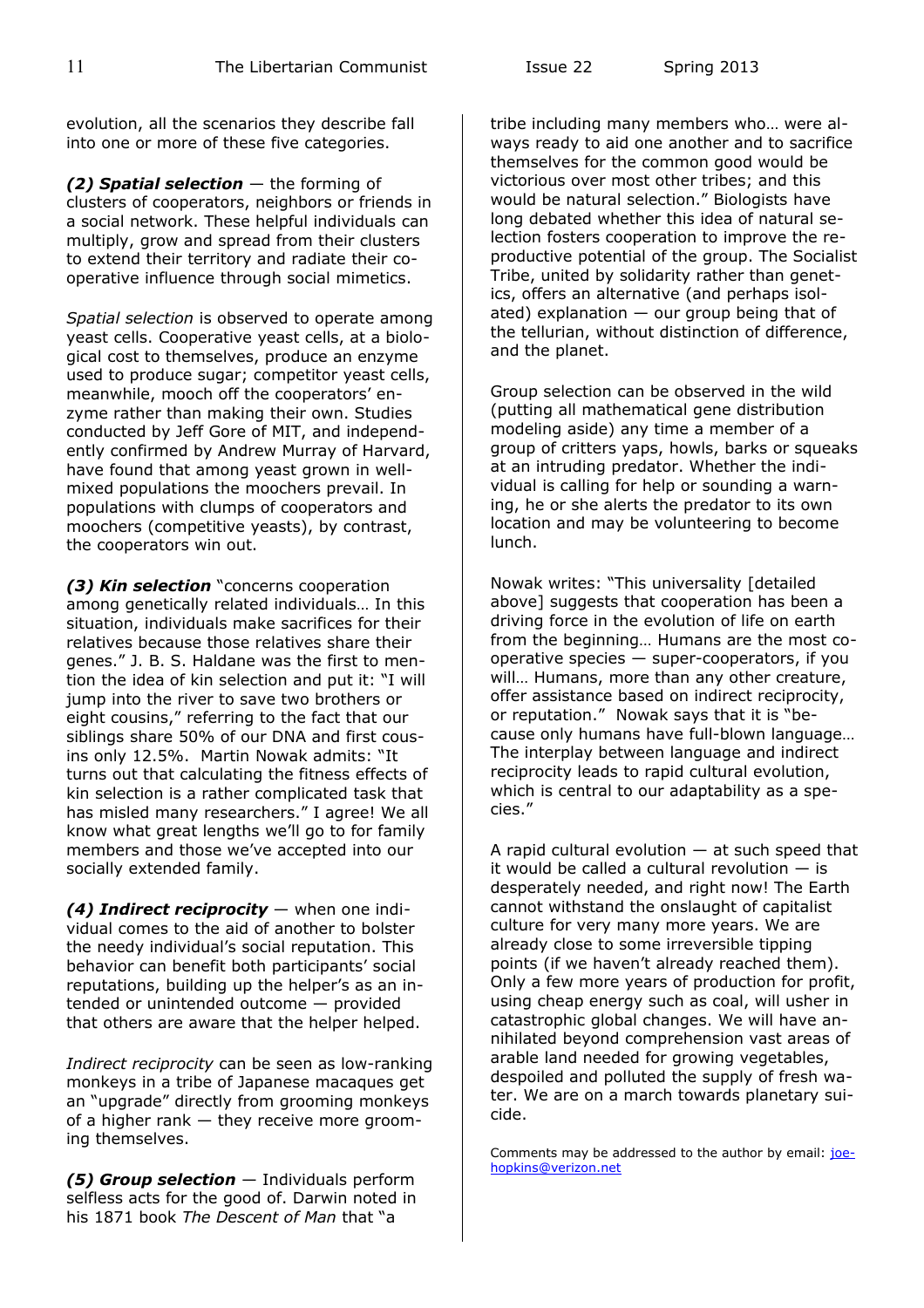# **A life worth choosing**

## **Lyla Byrne**

The evolution of consciousness is clearly an amazing and immensely enjoyable, but also extremely painful and dangerous affair. It perhaps can only evolve - or continue to evolve in the context of community; that is, interactively with developing culture. That is our story anyway.

Charles Darwin noted that being a social animal is a primary feature of human beings. He thought that our more deliberate considerations about compassionate moral issues have origins in and are influenced by more automatic responses (which he calls impulses) of empathy (which he calls sympathy). He also noted that our more automatic or impulsive (or we might say *emotional)* - caring responses to others have alot in common with those of other animals, especially the more intelligent ones. He called this kind of response 'social instinct'. He thought it 'highly probable' that any animal with 'well-marked social instincts', evolving a mental capacity such as in humans would inevitably acquire a caring moral sense or conscience\*1.

More consciousness would certainly be needed for more conscience. In a social animal, more potential for consciousness in general would tend to involve more consciousness of social thoughts and feelings; and indeed for these to be variously more complex/subtle/profound/extensive.

Charles Darwin wrote: 'I fully subscribe to the judgment of those writers who maintain that of all the differences between man and the lower animals, the moral sense or conscience is by far the most important. This sense, as Mackintosh remarks, "has a rightful supremacy over every other principle of human action"'.

It seems from Darwin's work in general, that this conscience is so important because 1) Concomitant to human consciousness is a distinguishing feature of the species, and 2) It is intrinsic to the movement to act to avert or alleviate suffering and to bring health and comfort. Other social animals can be observed performing such services for each other in more simple ways, but human beings can apply extra faculties to it. Also, with the further

experience of choice that comes with further intellectual development, the choice for social animals of helping each other, is in general direction, to choose to contribute to the health of the community, and thus to survival. So it is helpful if we have an automatic response that moves us to make that choice.

Neurophysiology has been recently providing conclusive evidence that Darwin was 'on the money', as empathy is proved to be instinctive or innate in humans as in other animals meaning that we have genetic potential for it\*2. The experience of cognitive psychologists also confirms these findings.

But as we know, human beings do not only have potentials for high levels of empathy and the consequent workings of conscience, but also for huge range of mental/emotional/behavioural states; some of which, (in terms of health) are very harmful indeed to others/our environment/ourselves.

But there is another but: We evolved to be hunter-gatherers, and communities have taken this form for most of human existence. Anthropological evidence strongly suggests that this form of society tends to minimize the development of our harmful potentials, and to maximize the development of helpful ones such as appreciation and cooperation. This seems to have a lot to do with the absence of financial property rights, which are perfectly suited to the establishment of wealth inequality and thus power/control inequality.

It must be noted that there was more free space to migrate into then, away from any ongoing problematic situation. However, exiting H.G. societies, despite present day pressures are still usually non violent in character, and have high levels of equality and democracy. This comes in association with working closely together and sustainably with their environment.\*3. I am not suggesting that these societies are all perfect; but it shows that a basically different form of society is possible; and one which arises from and enables the full flowering and further development of our social nature.

Class divided society and patriarchy may have been a direct result of the more prevalent use of money, along with more settled agricultural practices and the beginning of cities 10-20 thousand years ago; more recently culminating in capitalism. Although the cultural touch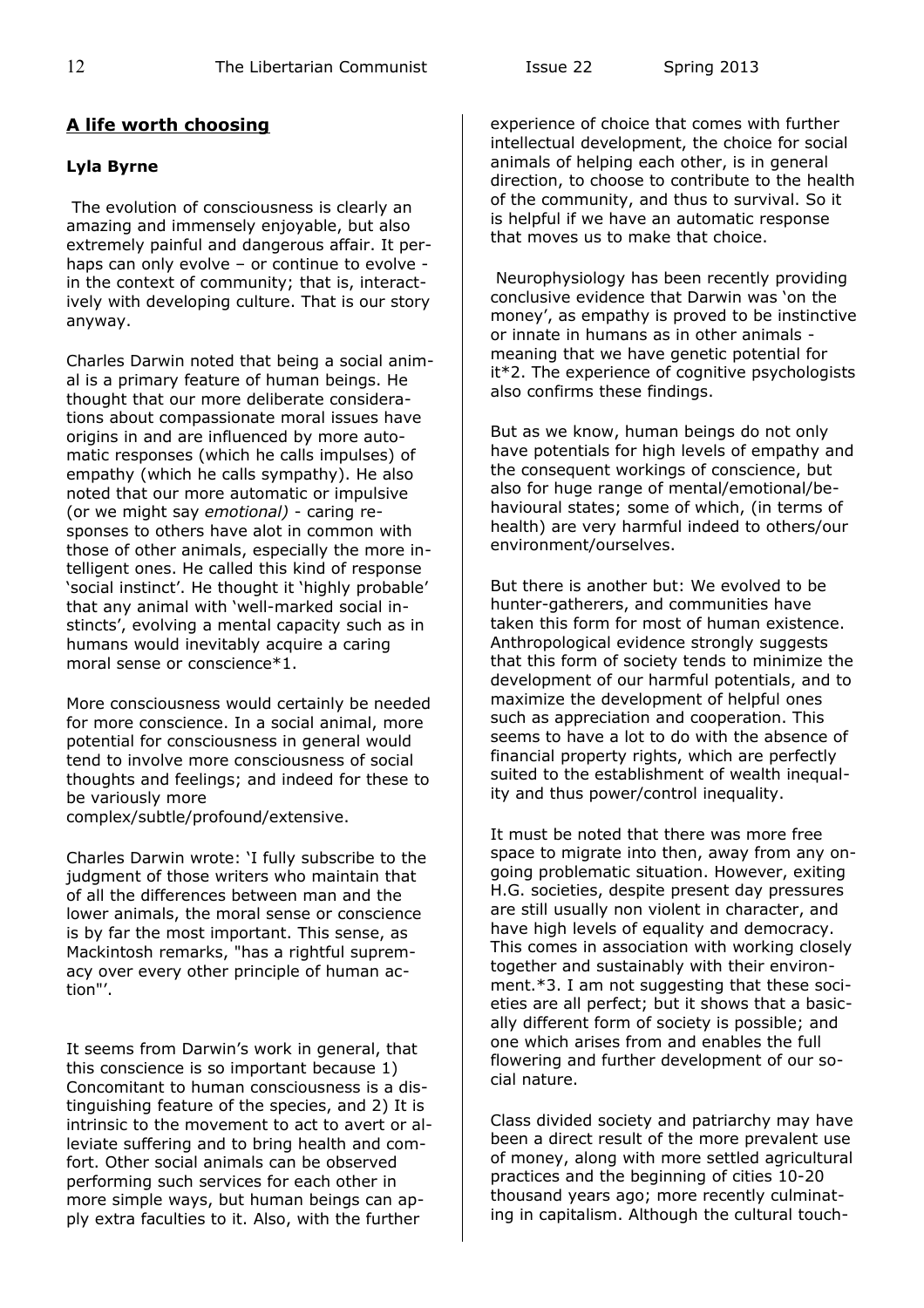stones of truth (as in scientific practice) and health, *for their own sake,* still survive, economic hierarchy makes a fundamental break with these as principles, replacing them with hierarchy for hierarchy's sake. One of the ways in which truth and health survive as principles is that they are exploited by rulers in the pretence that the rule *is for the sake of truth and health*; that the rulers are *acting for the good of the whole community*.

Economic hierarchies and perhaps especially Capitalism are inherently unhealthy however, because the only real principles are *getting ownership/control for profit*, and *using profit for ownership/control* – i.e. regardless of facts about wellbeing. So real benefits for health have occurred despite rather than because of these arrangements.

Although there have been appearances of affluence in capitalism for many, these have been mainly based on war and other inhumane and unsustainable methods of production. Plus capitalism is anyway unsustainable as a financial system. Its principles inevitably manifest as increasing social and environmental damage, which, although denied, after not very long becomes undeniable.

Along with brute force, economic hierarchies use various methods to maintain their power. The stories of history and scientific studies tend to be selectively presented, along with fallacies, in order to justify and maintain the system. In modern times these methods have been augmented by the application of modern psychological understanding and techniques to the promotion of conformity, individualism and consumerism. Social instincts themselves are exploited such as the need to feel that we belong - which is particularly useful for getting people to conform to a system once it is established.

For healthy survival it is necessary for us to cooperate for mutual benefit; however, capitalist propaganda says that we need rulers to preside over us, and we need to work for them, and kill for them, and die for them as they compete for private profit……………If this latter is true then human beings are a hopeless case. I mean I think we are doomed. Looking at much of human behaviour in capitalism we might well be tempted to believe this; but most of this behaviour is produced *by the effects of the system.*

Of course there has to be some empathic development for us to not be completely retarded. But empathy gets channelled only in certain directions. Empathy for some groups of people has been restricted to being expressed only in certain ways, or feels forbidden like some kind of taboo.

There is a discernable trend for human empathy to extend with communications technology and global travel; as our knowledge of other lives, places and cultures becomes more detailed. It may be that the ruling class has had to make increasing efforts to limit and misdirect empathy to counteract this, particularly in connection to mass starvation and bloody imperial oppression in other countries, and child neglect at home.

However it is not enough to just point out that capitalism or any systemic hierarchy has a corrupting effect. We also have to look at what in our nature is susceptible to that corruption; and moreover, what in our nature contributed to/allowed the formation of these kind of hierarchies in the first place. Understanding and managing that is going to be as fundamental as supply of food and shelter etc. if we are to survive.

For although the advent of hierarchical systems did not produce harmful potentials originally, these systems have certainly enabled us to explore our full potential for doing harm. The present capitalist phase is the ultimate expression of this, as it has wreaked the most wide spread economic dispossession of populations, deforestation, war and toxic contamination, and now threatens the existence of the entire biosphere. In capitalism all the horrors have been cultured and hot housed big-time.

So we are right to be afraid of what human beings are capable of, but clinging on to capitalism will not protect us from ourselves; it is Capitalism that has facilitated us being put to sleep or drugged and taken over by sociopaths and ecopaths.

It is capitalism that has made the world as dangerous as it can possibly be. This is because it tends to minimize self, social and ecological awareness and creative involvement. It prevents the efficient use of resources and the development of our honest, kind and cooperative potentials. Mean while it breeds, trains and unleashes the deceiving, despotic, abusive and psychotic.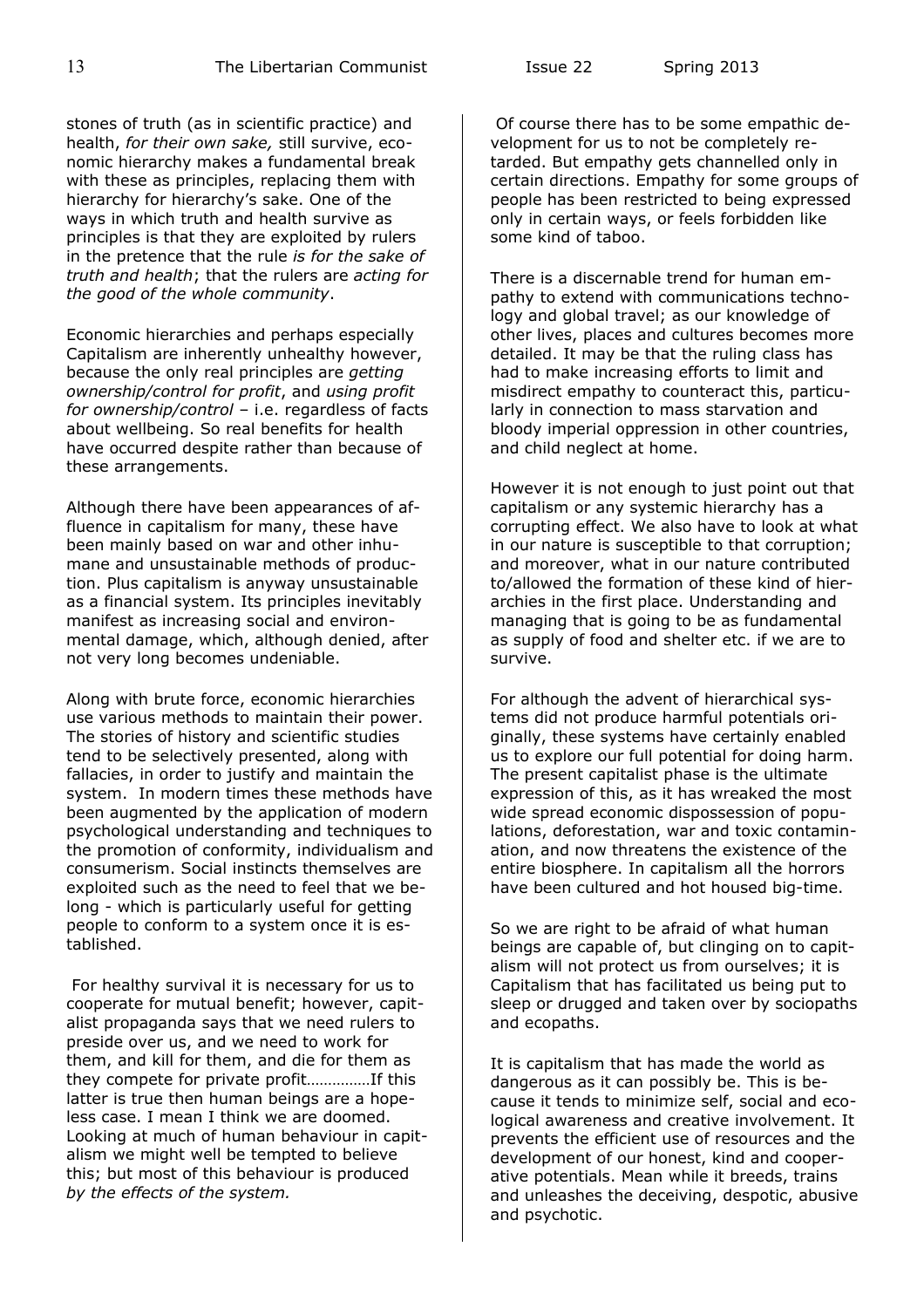Domineering, violent, apathetic and cruel potentials will be there in any kind of society; *but we can choose a system of society that minimizes their manifestation, and maximizes the manifestation of our healthy and sane, aesthetic and sympathetic potentials.*

To supply for ourselves sustainably we have to learn how to manage ourselves to maximise our self, social and ecological awareness and responsibility; which involves maximizing our enjoyment of ourselves, our communities and our wider environment. This tends to naturally happen with sustainable projects *because of their nature*. Replete with positive feedbacks this is a process which is likely to get progressively stronger and immune to the growth/takeover of any unhealthy and bullying regimes.

The book 'Human Givens' very usefully points out that *given our biology/psychology* – we need certain qualities in our personal and social relationships for our healthy development. I think that this extends to our environment in general, not only in terms of needing air and food etc., but in terms of needing intellectual understanding and emotional appreciation of it. This is enjoyable in itself and necessary for creating sustainable relationships. By also recounting the sad litany of the harmful aspects of society today, the book also – without realizing it perhaps - makes a big contribution to the biological/psychological case against capitalism.

Human relationships are going to be difficult enough in any kind of society. We have to give ourselves the best chance we can of managing ourselves for our own good by getting out of this (seemingly long, but in evolutionary terms, quite brief) phase of human existence.

It seems to be common sense like Darwin's that it is necessary to create spaces of economic equality and democracy within capitalism, in order to develop the *way of being* that creates *more commonly owned and democratic space* and so on. This has already begun in a variety of ways; in intentional communities, coops and collectives and activist groups including the occupy movement. Many if not all of these groups are to some extent practicing forms of common ownership and democracy, and are becoming more consciously committed to using techniques for 'inter-relating horizontally (and therefore anti-oppressively)', 'displacing the

state through autonomous, community facilitated conflict resolution' 'reclaiming public/democratic space', and 'reviving participatory democracy'. And wherever possible we need to combine this with healing and regrowing our environment and generally developing sustainable modes of life. In terms of maintaining rather than reclaiming, this is the kind of stuff that the sane San have been doing forever.

The development of such skills is essential if common ownership and democracy are to work – and to have a living environment to work with. This may be the most efficient way of managing our nature and cooperating for mutual wellbeing that we have come across so far – and may be not only the best we will ever find, but the only way. . We don't have time to wait for definitive proof this time before we act – because if we do, it looks like that proof will take the form not only of further horrific human conflict and abuse, but further catastrophic ecological devastation ending in the utter annihilation of the biosphere.

History has plenty of repetitions, but it also has plenty of new departures. It is a species characteristic, along with our social instinct, to be innovators. We rely upon evidence from the past; but we also rely on our creative abilities. One lesson of the history of life as a whole, or of *natural history*, is that surprising and wonderful developments do occur. It could be said that in the evolution of life this is the norm rather than the exception, so we really ought to get used to it.

In evolution the strongest trends are for efficiency for health (fitness). Since culture is a product of evolution, then efficiency for health may well be a strong enough inherent value to triumph.

Although the economically powerful in hierarchical systems purvey moralities of various sorts (often hypocritically) for maintaining their rule; still we have never completely lost the health based morality that as Darwin pointed out is *for the good of the community*. David Graeber, referring to common ownership and democracy, says "Communism………..It's the way most of us act with people we really care about all the time"

But our peaceful, socially and ecologically appreciative nature has been and is up against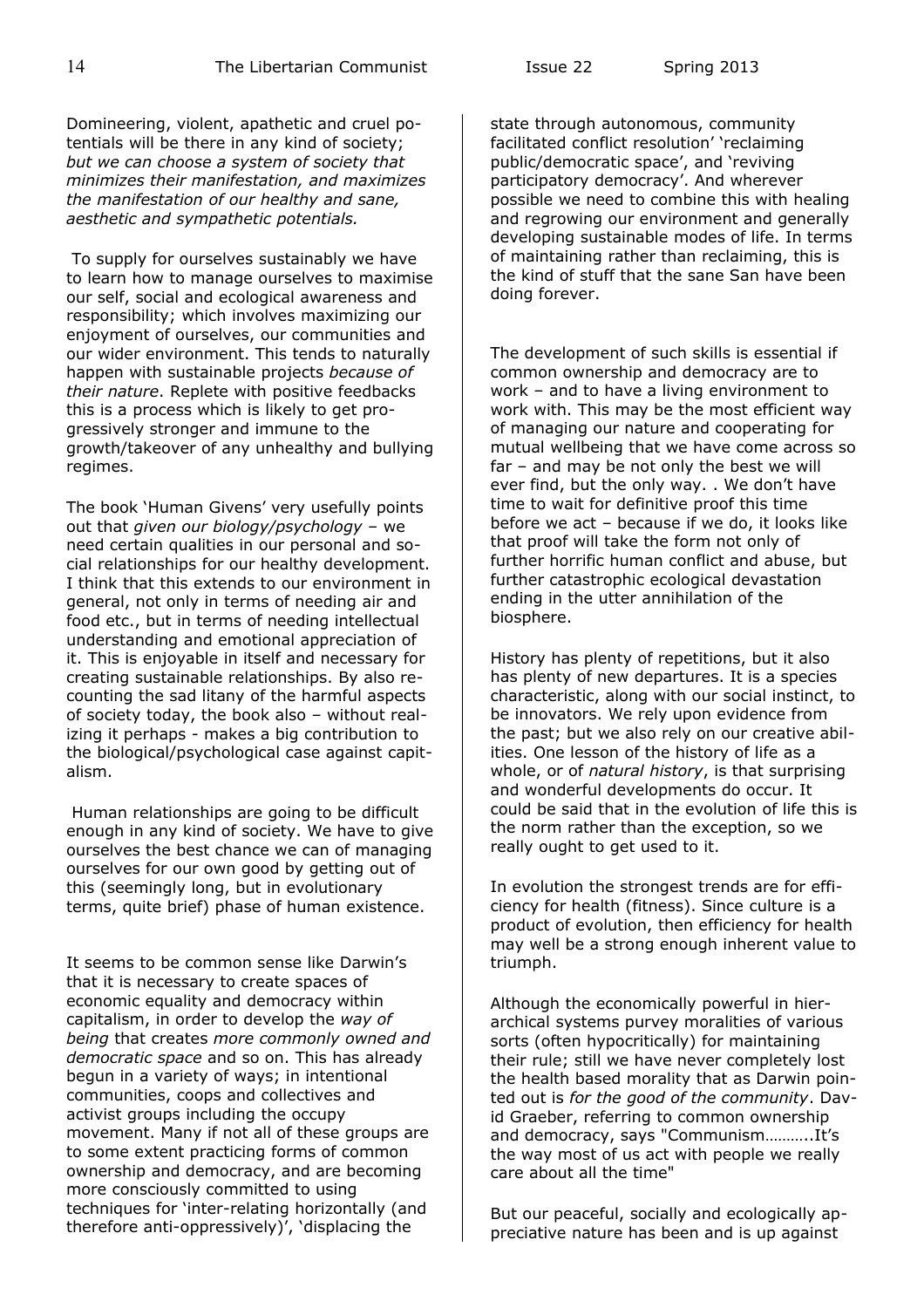the most terrible forces that would destroy it just to keep control. Hierarchical organization has been one of the results, in ongoing circumstances, of our evolutionary heritage of potentials. But there is another but: we have other potentials that can overcome and control that tendency. The main potential of human consciousness is that we can become more aware and learn how manage ourselves and our situation for healthy, enjoyable life.

Evidence from sociology and psychology and the personal experience of many of us, shows that working cooperatively as equals promotes critical and creative thinking; information sharing, exchanging ideas, sorting out errors refining and combining ideas; general understanding and communication; and *is thus far more satisfying* than having to function in hierarchical power structures. I think it is highly probable that it is also absolutely necessary for sustainable living.

The importance of the new evidence from modern science about our social potential, for those who need it, is that it is proof of what is possible, if we want it. This joins evidence from anthropology; intentional communities etc., and from our own direct experience.

Anthropology has documented a huge range of variation in the mores of societies; but it is common to both pre-capitalist type cultures and to various communities within capitalism, that high levels of economic equality and democracy are associated with high levels of peace and wellbeing; and this corresponds to findings in the study of child development and human behaviour about our psychological needs. Where people feel respected and valued as an equal they tend to have far less anxiety, grief and irrational anger; and generally work together more effectively and happily to supply for their needs. Whereas increasing economic inequality is accompanied by increasing waste, violence on all levels of society, mental problems, drug addiction and general illness.

Evolution has gifted us with a certain amount choice about how we continue to evolve. Informed by the knowledge that we have, we can choose systems of organization that allow for the further cultural development and evolution of our healthy, enjoyable social potentials. Evidence about ourselves, our social systems and our ecology – which is also evidence *about how these interact -* all points to the fact that choosing life is to choose a different

way of being than has been imposed by the abusive hierarchies of civilization so far. So it involves some fundamental differences to 'choosing life' as described in Trainspotting.

#### **References**

1**[http://darwinonline.org.uk/converted/published/1871\\_](http://darwinonline.org.uk/converted/published/1871_Descent_F937/1871_Descent_F937.1.html) Descent F937/1871 Descent F937.1.html** The Descent of Man Charles Darwin p70-73

2 **[http://www.zcommunications.org/hard-wired-for](http://www.zcommunications.org/hard-wired-for-moral-politics-by-gary-olson)[moral-politics-by-gary-olson](http://www.zcommunications.org/hard-wired-for-moral-politics-by-gary-olson)**Hard-Wired for Moral Politics. Gary Olsen

3a **The Forest People** Colin Turnbull 1961 3b **The Bushmen** by [Alf Wannenburg,](http://www.amazon.co.uk/Alf-Wannenburgh/e/B001KDTKIY/ref=sr_ntt_srch_lnk_3?qid=1364380722&sr=1-3) Peter Johnson and [Anthony Bannister](http://www.amazon.co.uk/Anthony-Bannister/e/B001HOMX26/ref=sr_ntt_srch_lnk_3?qid=1364380722&sr=1-3) 1999

[From The Environment Book, Part Three. I have a few other references to put with this piece when it is added to the following website: stephenshenfield.net]

++++++++++++++++++++++++++++++++++

# **WHAT WAS THE 'SOVIET' SYSTEM?**

## **PART 2. IN WHAT SENSE (IF ANY) WAS THE 'SOVIET' SYSTEM SOCIALIST?**

**Stefan**

# **Introduction**

In Part 1 we considered in what sense the 'Soviet' system might be considered capitalist. The question in Part 2 is whether there is any sense in which that system might be considered socialist or communist. And just as I began Part 1 by clarifying the meanings of "capitalist" (capital, capitalism), so it is now necessary to start by clarifying the meaning of "socialist" (socialism) and "communist" (commune, communism).

In this section of the article I view the 'Soviet' system from a new vantage point. In Part 1 the point of comparison was capitalism as analyzed by Marx – a system contemporaneous with the 'Soviet' system and similar in terms of production technology but dissimilar in structure. The point of comparison here will be a system that dates from an earlier epoch and had its basis in agriculture but was similar (though not, of course, identical) in structure – the system of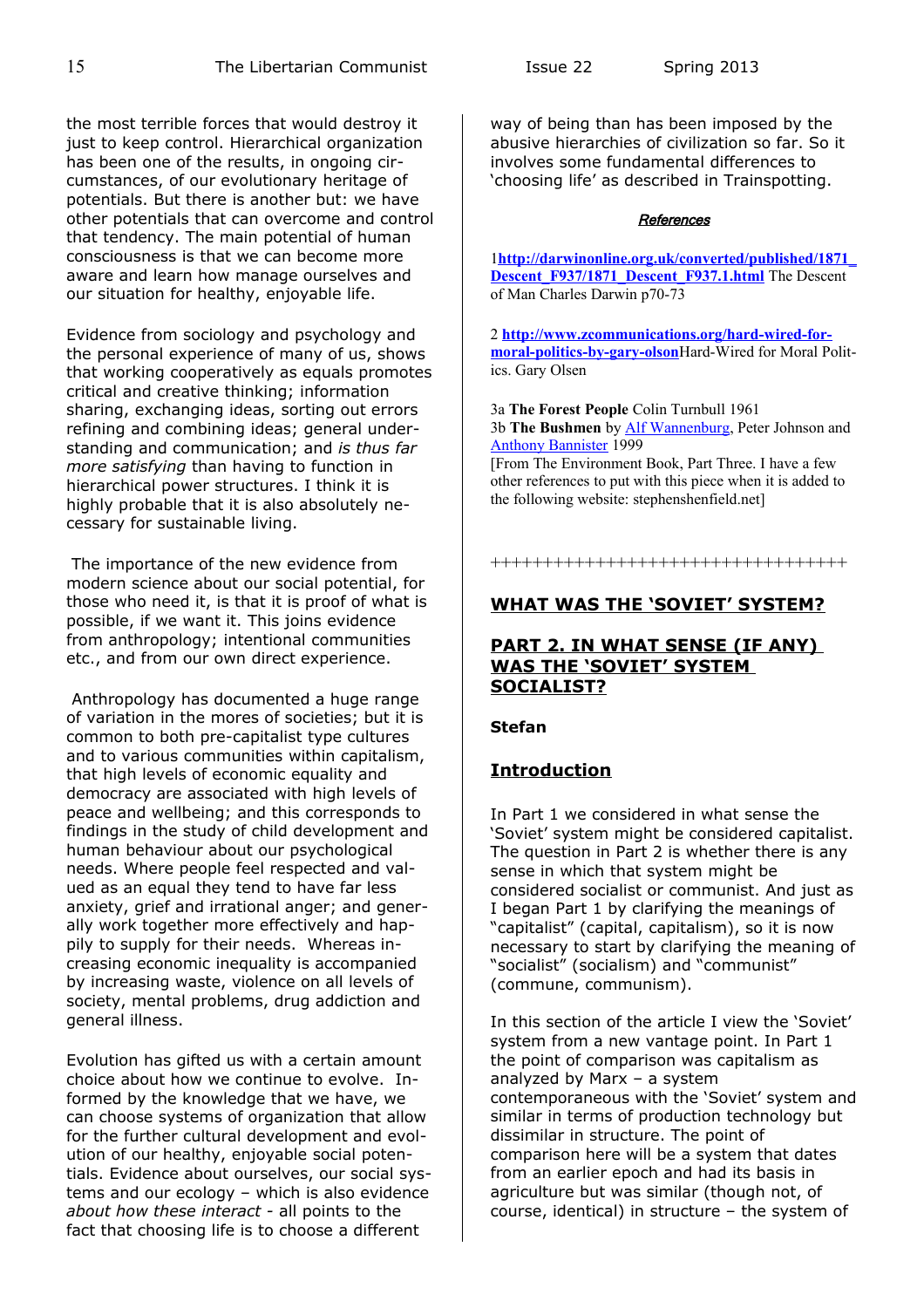state despotism that Marx called the "Asiatic mode of production" (AMP). [1]

So I shall be discussing the character of the AMP and its place in world history – in particular, the related questions of whether it was a "class society" and whether it contained any elements that might be regarded as socialist or communist. This will prepare the ground for comparing the 'Soviet' system with the AMP and asking the same questions in relation to the 'Soviet' system. That will finally place us in a position to consider the relationship between the 'Soviet' system and socialism/communism.

## **The meaning of "socialism" and "communism"**

The word "socialism" was first used in its modern sense in France about 1830 in reference to the doctrine of Henri de Saint-Simon. [2] Subsequently it was applied to the ideas of Fourier, Owen, Lassalle, Marx, Engels, and many others. The common threads that linked all these thinkers were a focus on society (in contrast to liberal individualism) and advocacy of social ownership of the means of life, cooperation in place of competition, and production for use not for profit. Socialism was a reaction against the newly arisen order of capitalism, its negation and alternative.

In other respects, however, there were deep divisions among socialist thinkers. Some had frankly elitist and authoritarian conceptions of socialism. For Saint-Simon, in particular, socialism was a statist order, governed by an elite of industrial managers. Lassalle, whose ideas had at least as strong an influence on the German Social-Democratic Party as those of Marx, [3] also had a statist conception of socialism, inspired by the imperial ethos of Bismarckian Germany. Fourier had a much more libertarian approach. The mainstream of the social-democratic movement was in the middle of this spectrum, combining formal adherence to democracy with a cult of discipline and a tendency to dogmatism.

A neat example of the same division in the Anglo-Saxon world was the contrast between Edward Bellamy's socialist utopia *Looking Backward* (1888), with its military organization of labour, [4] and the arcadian vision of *News from Nowhere* (1890), which

William Morris wrote as a conscious riposte to Bellamy.

Thus, it cannot be said that socialism originated as a fully democratic and libertarian doctrine and later degenerated. Rather, the tension between libertarian and authoritarian tendencies existed within socialism from the very start. Given this historical background, it seems arbitrary to call one strand "real" or "true" socialism and label the other "sham". I prefer to define socialism in terms of the anticapitalist ideas that are common to all these tendencies, while acknowledging the importance of the differences among them. (This still allows us to reject the socialist credentials of those who call themselves socialists but seek only to reform capitalism.)

A similar argument can be made regarding the term "communism", which came into use in its modern sense about 1840, although the idea itself can be traced much further back – at least to Thomas More's *Utopia* of 1518 and the "Digger" and "True Leveller" Gerard Winstanley (1609—1676). I might note that although Winstanley was undoubtedly progressive for his times his conception of communism was fairly authoritarian and the attempts of present-day libertarians to claim him as a precursor involve a considerable degree of self-deception. [5]

## **The character of the AMP**

There is great diversity among the civilizations that have been described as "Asiatic" or "semi-Asiatic". The essential structure common to them all consisted of numerous local agrarian communes and -- "towering above them" -- a centralised despotic state served by a hierarchy of bureaucrats.

The commune had its roots in the primitive communism of pre-state times. It was originally a self-enclosed and self-sufficient local community of social equals who exercised collective control over the land. That did not necessarily mean that the land was farmed collectively, though it might be; but even where farming was carried on by separate family households, the commune was free to allocate and reallocate land among the households on the basis of need. The rise of state power undermined the original autonomy and democracy of the commune, but rarely destroyed them completely.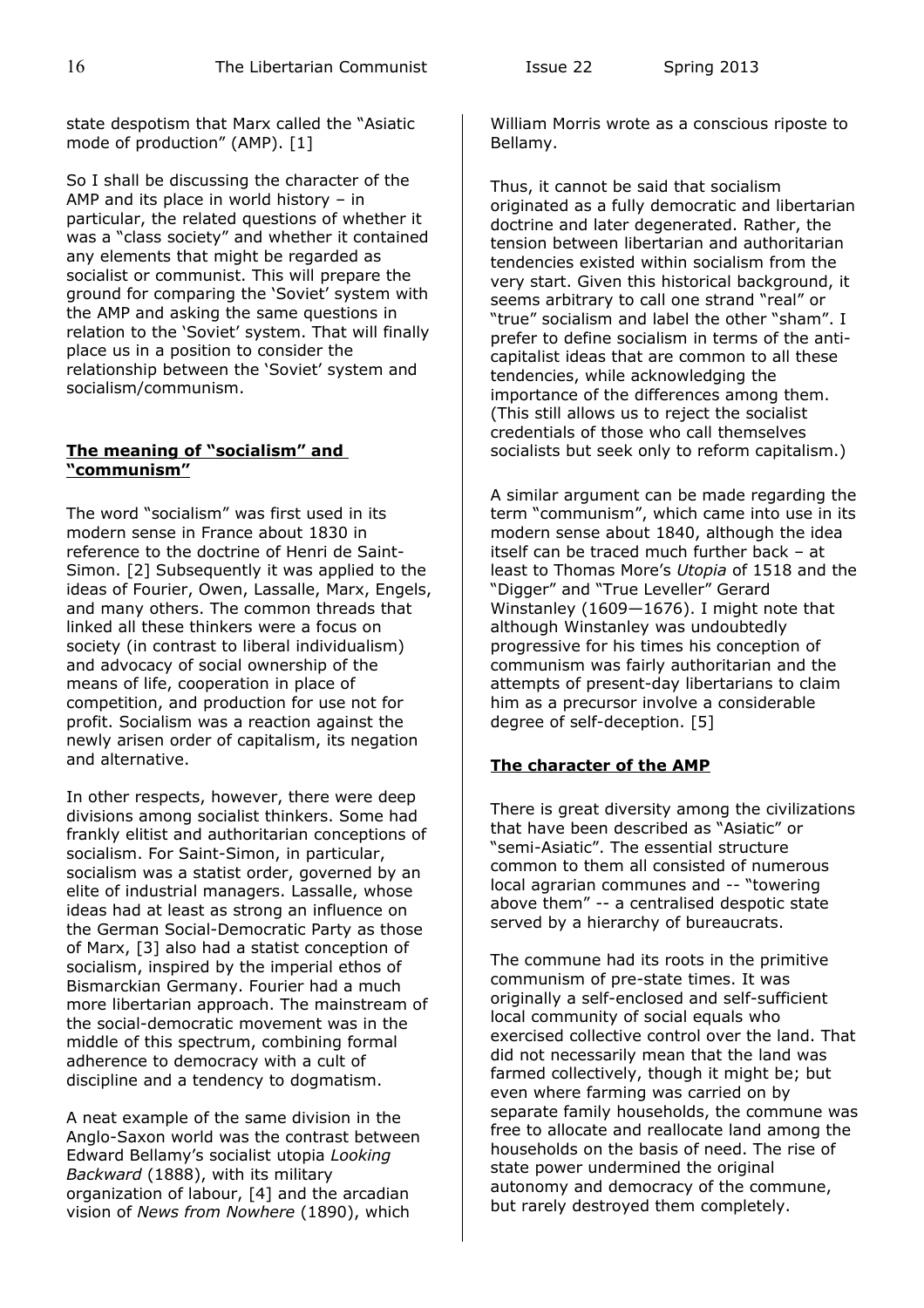Who "owned" the land under this system? In a sense the land as well as the people belonged to the despot, because only practical considerations limited his power to extract resources from the land and levy forced labour (for armies and to build dikes, roads, walls, palaces, temples, pyramids, etc.). However, as the communes were mostly left to their own devices provided that they submitted to the state's exactions, we might regard them as retaining some degree of ownership. It can also be argued that  $-$  in contrast to Roman antiquity, feudalism and capitalism – ownership and property are not relevant concepts for understanding the AMP.

What, if any, was the technological basis of the AMP? In his 1957 classic *Oriental Despotism: A Comparative Study of Total Power*, Karl Wittfogel analyzed the AMP as a "hydraulic society" – a system that arose in river valleys where periodic flooding and drought compelled the communes to pool their labour in order to build hydraulic works (dikes, dams, reservoirs, irrigation canals etc.). Designing these installations, coordinating their construction, and maintaining them were the crucial functions of the state bureaucracy.

The hydraulic theory can help to explain the appearance of the AMP in riverine civilizations such as Egypt, Sumeria and China, but obviously it is of no use in cases where the AMP arose on other types of terrain. In fact, the AMP assumed its "purest" or most highly bureaucratised form in the Andean empire of the Incas. [6] The Inca empire was a total "command economy": all production was managed by the bureaucracy; output was distributed from state storehouses in accordance with set rules (e.g., each peasant received two sets of clothing upon marriage); money was used only for foreign trade. The AMP in China, for example, was always much less centralised, with developed domestic trade.

## **Marx on the place of the AMP in world history**

It is of interest to trace the evolution of Marx's thinking concerning the place occupied by the AMP in world history.

At first Marx listed the AMP as the first in a single sequence of four class societies, succeeded by the slave-holding society of Greco-Roman antiquity, then by feudalism and finally by capitalism. Marx referred to this

single line of development of class society as "the socio-economic formation".

Later, after closer study of the subject, Marx concluded that the AMP was *not* the first stage of the socio-economic formation, but rather the second stage, following primitive communism, in a quite separate line of development that he called the "archaic" or "primary" social formation.

In this view of the late Marx, the fate of the agrarian commune is very different in the two lines of development. The private property relations of the socio-economic formation are antagonistic to the commune and eventually destroy it. By contrast, the AMP and the commune are symbiotic: their interaction can continue until the entire formation is destroyed by some external force such as conquest or climatic disaster.

Thus the late Marx brings the AMP closer to primitive communism and distances it from the sequence of class societies based on private property relations. This finds reflection in his view of the state. The state in the socioeconomic formation is basically an "executive committee" of the exploiting class. The state in the AMP, however, is:

> *a superstructure erected on the basis of directly communal property and the commune. The ruler is neither a private property owner nor a feudal lord but a personification of the collective, the personified single foundation of the commune. [7]*

In effect, the late Marx no longer treats the AMP as a class society or its state as a class state. This state serves not an exploiting class but the communes, by performing a coordinating function that they are structurally unable to perform for themselves.

Nevertheless, many analysts of the AMP who take a broadly Marxist approach align do treat the AMP as a full-fledged class society in which the state bureaucracy (the mandarinate in China, let us say) is the ruling and exploiting class.

I am critical of both these positions. On the one hand, there is surely something metaphysical (idealist in the philosophical sense) in viewing the imposing edifice of the AMP state purely as an emanation of the local agrarian commune. And while hydraulic works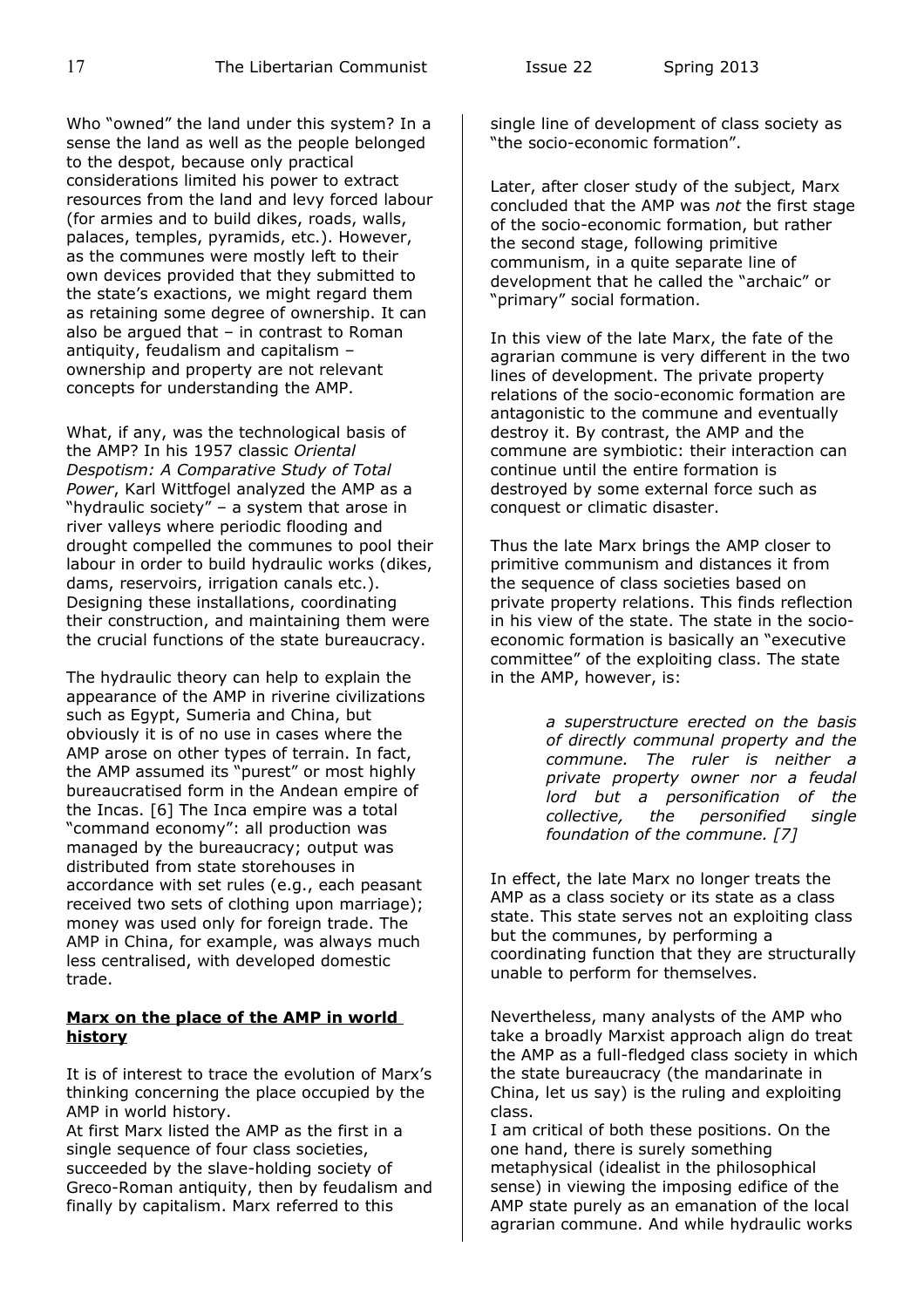may well be in the interests of the whole society, the same can hardly be said of some of the other state projects that devoured the labour of the common people – the temples, palaces, pyramids, etc. On the other hand, to call the state bureaucracy in the AMP a ruling class is to use this term in a special sense that ignores the supreme position of the despot, who enjoys unlimited power over the very lives of the members of this "ruling class". We need a third position that recognises the full distance separating the AMP both from primitive communism and from class societies based on private property relations.

## **Did the AMP contain any 'socialist' elements?**

Even if the AMP is defined as an exploitative class society, it cannot be denied that it contains certain elements that seem to have something 'socialist' or 'communist' about them by contrast with class societies based on private property relations.

The first such element is the agrarian commune itself, which embodies a collective and egalitarian ethos at odds with the hierarchical and highly inegalitarian world of the despotic state.

The second quasi-socialist element is a paternalistic quality often if not always manifested by the ideology and practice of state administration. In Confucianism, for example, the state has a duty of benevolence toward the common people: its exactions should not be so heavy as to threaten their survival. The Pharaohs and the Incas stored food for distribution in the event of temporary or local crop failures. By contrast, the rulers of other class societies, by and large, have felt no responsibility for the fate of the lower orders.

## **The connection between the 'Soviet' system and the AMP**

There is an obvious family resemblance between the 'Soviet' system and the AMP as societies in which a state bureaucracy controls the main means of production. Even though the 'Soviet' system nowhere emerged directly out of the AMP, there are plausible grounds for positing an indirect connection. Russia and China both have a cultural legacy that is at least 'semi-Asiatic' and in both countries this legacy facilitated the consolidation of the

'Soviet' system – we need only recall how Chinese peasants worshipped the portrait of Mao as their new 'emperor'.

The possibility that the AMP might be revived in Russia in a new form was foreseen by Plekhanov (who did more than anyone else to make Marxist thought known in Russia). At the Bolshevik party congress of 1906, Plekhanov opposed Lenin's call for nationalisation of the land on the grounds that it might lead to restoration of 'our old semi-Asiatic order':

Plekhanov was warning of the danger for Russia of despotic and bureaucratic collectivism *à la Inca*. Russian despotism had been built upon the binding of the peasant to the state. [8]

The striking parallelism between the 'Soviet' system and the AMP was one of the main reasons why Stalin banned all study of the AMP in the USSR or even references to the concept. [9] After Stalin's death scholars were again permitted to study and discuss the AMP, but only as a specialised area of historical research – they were not allowed publicly to assert that the topic had any contemporary relevance. Privately, however, they were very interested in the issue of the connection between the AMP and the 'Soviet' system, as became clear when Gorbachev broadened the limits of free expression.

Andrei Zdorov, whom we met in Part 1 of this article, describes the AMP as 'state feudalism': 'Both the feudal and the capitalist class formation can exist either in private-property or in state form' [10]. Just as he expands the meaning usually given to 'capitalism' in order to include the 'Soviet' system as 'state capitalism', so he expands the meaning of 'feudalism' to include the AMP as 'state feudalism'. At the same time, the use in both cases of the qualifier 'state' highlights the parallel between the 'Soviet' system and the AMP.

A more radical approach is that of Yuri Semyonov, the most original and prolific contemporary Russian Marxist historian. [11] Semyonov views the AMP and the 'Soviet' system as merely two distinct forms of a single 'politary' mode of production – its 'agropolitary' and 'industrial-politary' forms. Both forms of the politary mode of production are marked by 'class-wide private property' as distinct from the 'individual private property'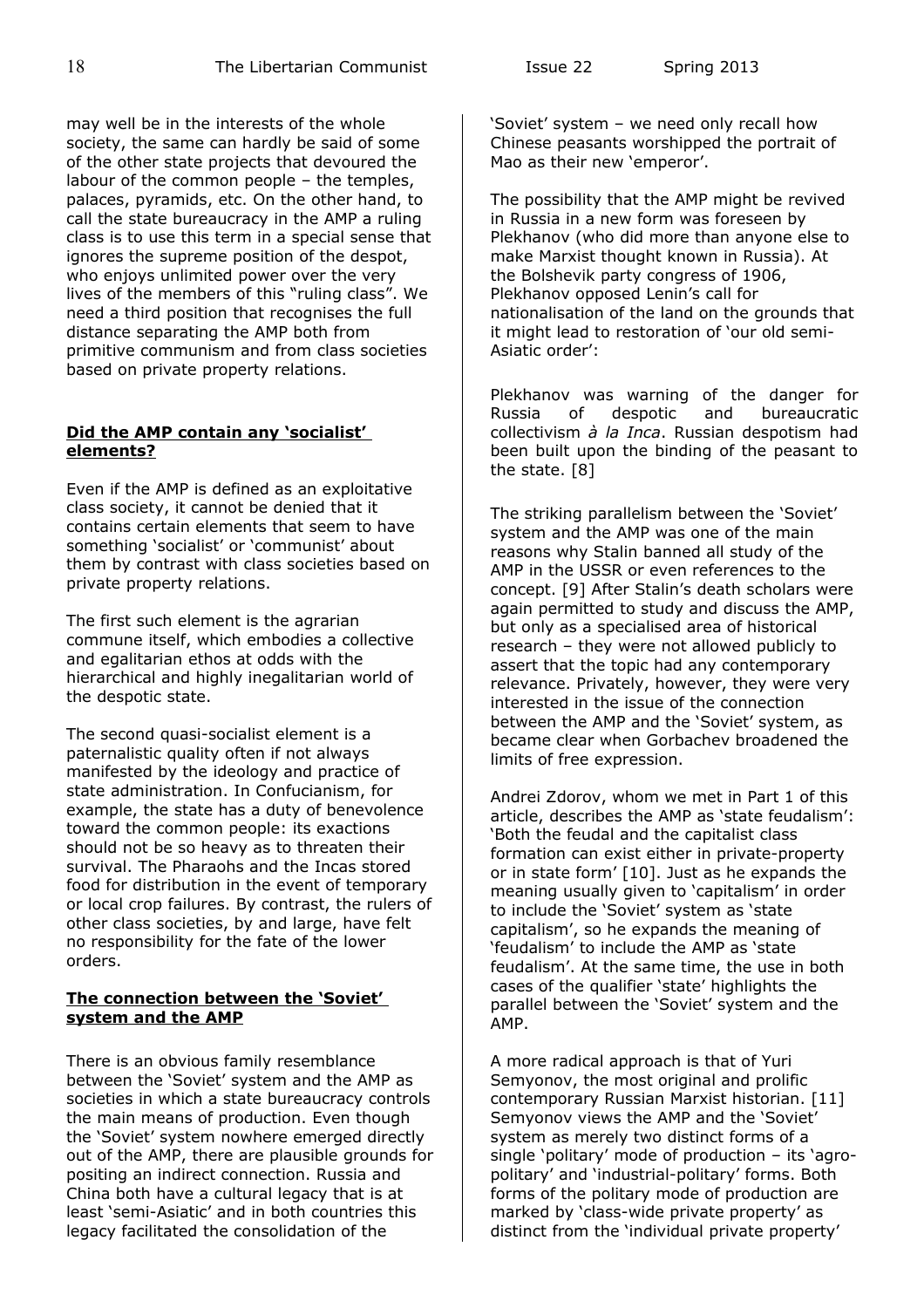of the slaveholding, feudal and capitalist systems. Semyonov analyzes property relations in the AMP in terms of 'two storeys' – the commune and the state. This seems a more balanced approach than that of the late Marx.

#### **'Soviet' society and modern conceptions of socialism**

Above I noted the presence of two 'quasisocialist' elements in the AMP. Given the parallels between the AMP and the 'Soviet' system, can we find any corresponding elements in the 'Soviet' system?

The agrarian commune was already a thing of the past in Russia when the 'Soviet' system took shape, but its psychology had not completely disappeared. This may help to explain the 'socialist' qualities that some observers have detected in the basic cell of the 'Soviet' system – the work collective. It may also be relevant that in the mature system of the post-Stalin period there was a high level of job security and low turnover, with the same people working together over many years. This led (in varying degrees) to genuine solidarity and mutual aid – as, for instance, when people got together to help a colleague move to a new home. Many people in the former USSR now bemoan the loss of this feeling of closeness within the work collective, however stifling and oppressive they may have found it at the time. A case in point is the Russian writer Alexander Zinoviev, who placed the work collective at the centre of his analysis of Soviet society.

The nature of a particular work collective depended to a considerable extent on the personality of the person appointed to manage it. An enterprise or institute director who was loyal to "his" collective could (up to a point) defend the interests of "his people" – protect them from persecution, conceal their shortcomings, resist excessive demands from above, etc. This enabled the collective to develop a measure of autonomy. The authorities often brought in someone from outside as director for the purpose of restoring effective control over a collective, though this did not always work as the new director might "go native". If all else failed, however, they could – and sometimes did – use their power to break up a collective altogether.

Thus in both the AMP and the 'Soviet' system there was tension as well as symbiosis between the collectives at the base and the superstructure of the bureaucratic states.

The rulers of the 'Soviet' system also shared the paternalistic approach of their AMP counterparts – in some countries and at some periods. When the 'Soviet' system was dismantled in Russia, ordinary people felt abandoned. Oppressive as the system might be, there were people "up there" who were responsible for making sure that your most basic needs were met. Now suddenly you were on your own. The same shock was experienced by many migrants from statecapitalist to private-capitalist countries (from the USSR to the USA, from Vietnam to Hong Kong, etc.).

It bears emphasis that only the mature form of the 'Soviet' system exhibited this paternalism. It would be absurd to talk about paternalism during the periods of forced industrialisation in Stalinist Russia or Maoist China, when millions perished in man-made famines and at forced labour. Both Stalin and Mao exported grain while 'their own people' were starving. Both were determined to build up heavy industry at any cost in (non-market) competition with rival capitalist powers (see Part 1).

Thus, there are both significant connections and major differences among the AMP, the 'Soviet' system and authoritarian tendencies in modern socialist thought. The differences stand out much more sharply when we compare the AMP or the 'Soviet' system with democratic and libertarian tendencies in socialist thought, but even in this case let us not be too hasty in dismissing the possibility of some sort of connection out of hand.

## **Notes**

[1] Marx's focus on Eurasia - India, China and Russia in particular – led him to call this system "Asiatic" despite the occurrence of the same system in pre-conquest America (especially the Maya, Inca and Anasazi civilizations). The AMP label has stuck due partly to inertia and Marxworship, partly to the difficulty of agreeing on a substantive (rather than geographical) name for the system.

[2] One source gives 1827 as the date of first use, another source 1832. The person who introduced "socialism" was Pierre Leroux, but Leroux was a publicist for Saint-Simon and used the word to describe his ideas.

 [3] Arguably Lassalle's influence was stronger, as reflected in the SDP's concept of the People's State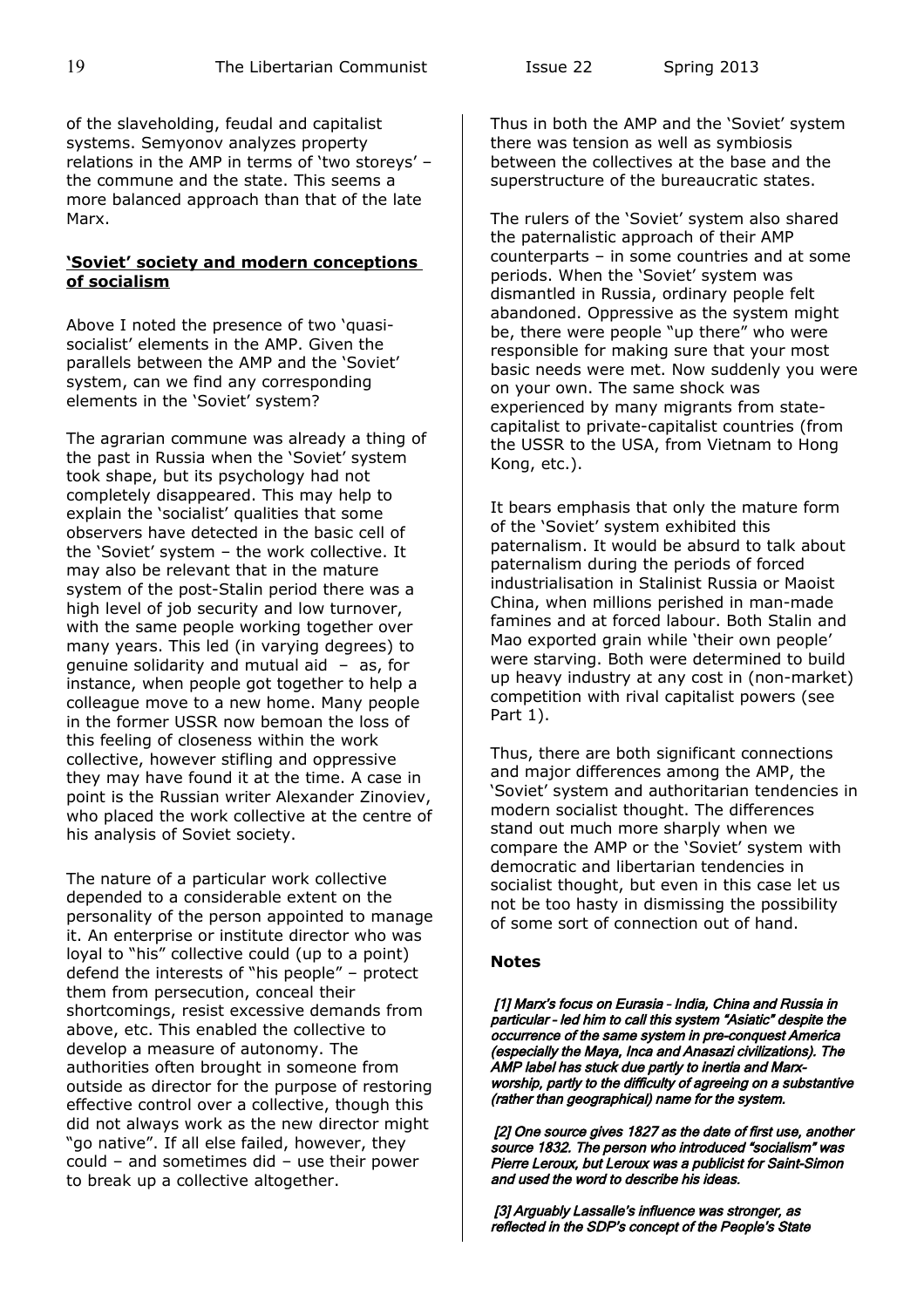(Volkstaat), which was not abandoned despite Engels' criticism (in Critique of the Erfurt Program).

 [4] Bellamy envisions industrial hierarchies organised as "armies" – one for men and the other for women. He developed his utopia further in a second book: Equality (1898).

 [5] Should you doubt this, please read Winstanley's Law of Freedom in a Platform (1652). Pay special attention to Chapter 4: "What Are the Officers' Names in a Free Commonwealth?" (bilderbog.org/land/lawofree.htm).

[6] This is at least true for the well-understood cases. Another "pure" case may be the Minoan civilization of ancient Crete.

[7] On the evolution of Marx's view of the AMP, see the articles by Vadim Mezhuev and Andrei Maidansky in the Autumn 2012 issue of Russian Studies in Philosophy (published by M.E. Sharpe of New York). The passage cited is from Maidansky.

[8] Milorad Draskovic, Marxism in the Modern World (Stanford University Press, 1965), p. 63.

[9] This was probably the most important reason, but there were others. In particular, theories of the AMP were associated, rightly or wrongly, with the idea that having an 'Asiatic' legacy made a country especially backward, and this offended nationalist sensibilities in both Russia and China.

[10] Andrei Zdorov, State Capitalism and the Modernisation of the Soviet Union: A Marxist Analysis of Soviet Society (in Russian; Moscow: URSS, 2006), p. 21.

[11] For a survey of Semyonov's life and work, see Vikipedia (the Russian-language Wikipedia). Semyonov reached his conception of 'Soviet' society as 'politary' (or 'neo-politary') at the beginning of the 1970s, although the conception does not appear in his official publications.

+++++++++++++++++++++++

# **"Marxism" and Anarchism**

## **Ricardo Monde**

## **Introductory comment**

The development of a unified group within the anti state, non market sector is dependent on bringing the two main strands of thought within it"Marxism" and anarchism closer together. From time to time you come across an article which seems to be attempting to synthesise these two bodies of thought, and so it was when I begin to read with interest *"Libertarian Marxism's Relation to Anarchism"* by Wayne Price but disappointment soon developed. This is not a critique of Wayne Price, (WP) or this particular article in isolation but a critique of the sort of argument that sees the two theories as distant cousins who have hardly met and therefore completely misunderstand one another rather than close relatives who often meet up to explore what they have in common. Unfortunately the type of argument produced by WP and worse has often been repeated by Anarchists and "Marxists" alike.

# **Price's Criticism of Marxism**

The basis of WP argument is that there are two strands of "Marxism", mainstream or orthodox and libertarian. The former is the bad guy, the latter is well intentioned but try as it may it cannot rehabilitate the offender from its authoritarianism and deterministic ways as these are inherent in the theory itself. It seems that the terms mainstream or orthodox are intended as another term for real and according to WP the main fault with this brand of "Marxism" is it views history as a process of inevitability, it happens to people and socialism is the inevitable outcome of certain stages which society passes through. Price states

*"Often referring to socialism as "inevitable" the mainstream theorists of Marxism see socialism as the invariable outcome of the automatic processes of social development."* WP then goes on to argue: *"The attempts of the libertarian Marxists to shake free of Marxist automaticity (as I shall refer to it) have not been fully successful. They cannot be fully successful given that it is not a misinterpretation of Marxism but a central part of Marx's Marxism. The whole point of Capital is that socialism must happen."* 

This automaticity and what he regards as the amoral within Marxism are for WP directly related to the events of Russia 1917. *Price states*:

*"For the Bolsheviks it became the rationale for tyranny. Believing the party knew the absolute truth about what must happen (that is, having correct class consciousness), and sure it was only implementing historically necessary tasks, they felt justified in killing or oppressing others – for the sake of human liberation, of course."* 

True near the end of his piece WP does state that anarchists can gain something from "Marxism" in relation to capitalism and how it creates a working class capable of the self action needed to bring about a revolutionary transformation. But them, he adds:

 *". . . Marxism, is not just a collection of concepts, which can be taken or left in bits. ... it stands or falls all of a*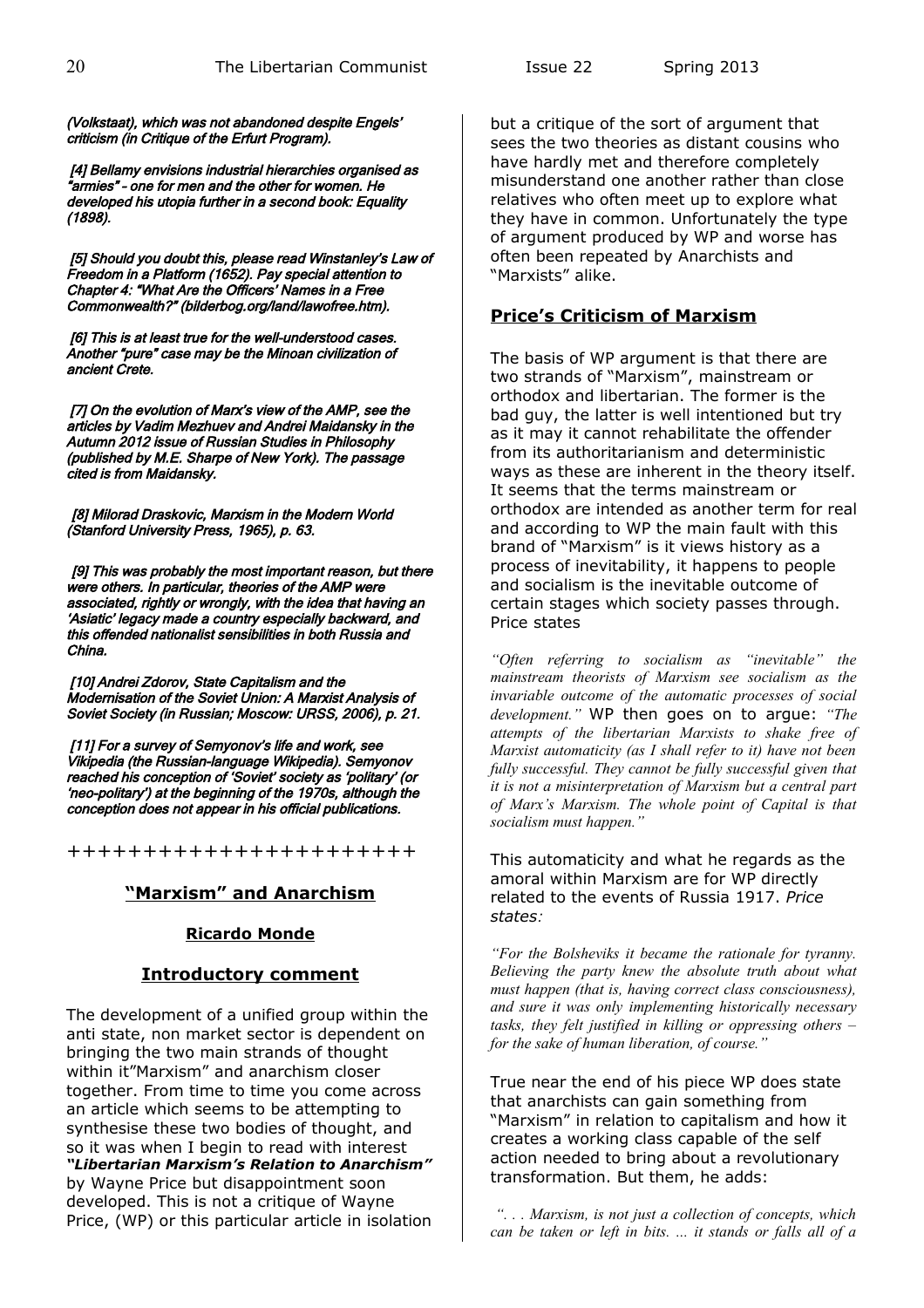*piece. As it turned out, Marxism was not the program of the working class as intended, but the program of a state capitalist ruling class." WP ends his article in the following way: "So too, while there is much to be gained from Marxism, socialists who believe in liberation are better off being anarchists."* 

So he is not really in favour of drawing the two strands closer together.

Many might argue that articles like Wayne Price's have a point there are strands in Marxian thought that seem to have a link with authoritarian state capitalist regimes but it can also be pointed out that there are also more strands that are in complete opposition to so called "Marxist"-Leninist thought. True in outlining what he brands as Libertarian "Marxism" he lists several theorists and strains of "Marxism" which, he claims, are trying to free themselves of "*authoritarian Marxism*" but then he goes on to suggest that they are doomed to failure since determinism and authoritarianism is inherent in Marx's body of thought. To begin with we would part company from the type of analysis offered by WP on the idea that there are two distinct and perhaps disconnected strains in "Marxism" an authoritarian strain and a libertarian strain rather like some view there is a separation between Marx's early and latter writings. As *David McLellan* wrote in his introduction to *Marx's Grundrisse, [1971, p.25]*:

*"Marx's intellectual development is a process of 'self clarification' (to use his own expression), which cannot be split into periods or treated as a monolith".*

So there may be changes of emphasis in Marx's writings over time but does this apply only to Marx? Could the same not be said of Bakunin or to use a later example Bookchin, maybe we should be more worried when a writer shows no sign of change when s/he starts off with a point of view and dogmatically refuses to vary that view no matter what the circumstances.

## **Enlightening the problems with Marx's thought.**

Some of the variations in Marx's thought can be partially explained by the time at which he was writing and this was very well explained in *John Crumps* pamphlet *"A Contribution To The Critique of Marx".* In this work John Crump argues that whilst Marx had a clear understanding and commitment to communism he lived and wrote at a time

when bourgeois rather than communist revolution was the order of the day as the material conditions were not ripe for the latter. Marx was a fierce opponent of utopianism and also wanted to be active in the working class struggles of the time rather than theorising about a society that was not a practical possibility at that point. He therefore had the problem of being a communist who was partially restrained by realism but there were points when his zeal for communism led to that rhetoric being mingled with what could only be movements for ends that fell far short of genuine communism. In his pamphlet John Crump picks out two examples of this **The Communist Manifesto 1848** and *Critique of the Gotha Programme 1875*. In *The Communist Manifesto* Marx avoided utopianism by not using the language of genuine communism in the coming revolution which he thought was a genuine possibility. But Crump stated;

*"instead of an out-and-out utopian (but not particularly harmful) projection of socialism, what we get is a semi realistic recipe for state capitalism which was fraught with danger because its relation (or non relation) to socialism was left unclear."[1971, p.8]* 

So Marx includes in this work the possibility of the proletariat taking power and exercising its rule within the confines of a continuing capitalist system. So while Marx was right in his view that in the middle of the nineteenth century an immediate advance to communism was not on the cards, the belief that the working class could hold on to power without a minority ruling class reappearing and that this process could transform itself into communism was, Crump suggested, not only misguided but dangerously so [ibid].

Moving forward to the **Critique of the Gotha Programme 1875**, Crump noted that this had plenty of points that are valid statements of communist principles but he argues that Marx in an attempt to convince himself and others that he was engaged in activities related to communism ends up by mixing up a proletarian administered state capitalism with a genuine image of communism. It is in this image of a proletarian run state capitalism that provides a link between the thoughts of Marx and Lenin. This link is brought out when Marx describes what he terms as the first phase of communism, a system that he admits still suffers from the effects of the capitalist society it has emerged from but the problem is he still refers to it as communist. After a brief description of why this first phase is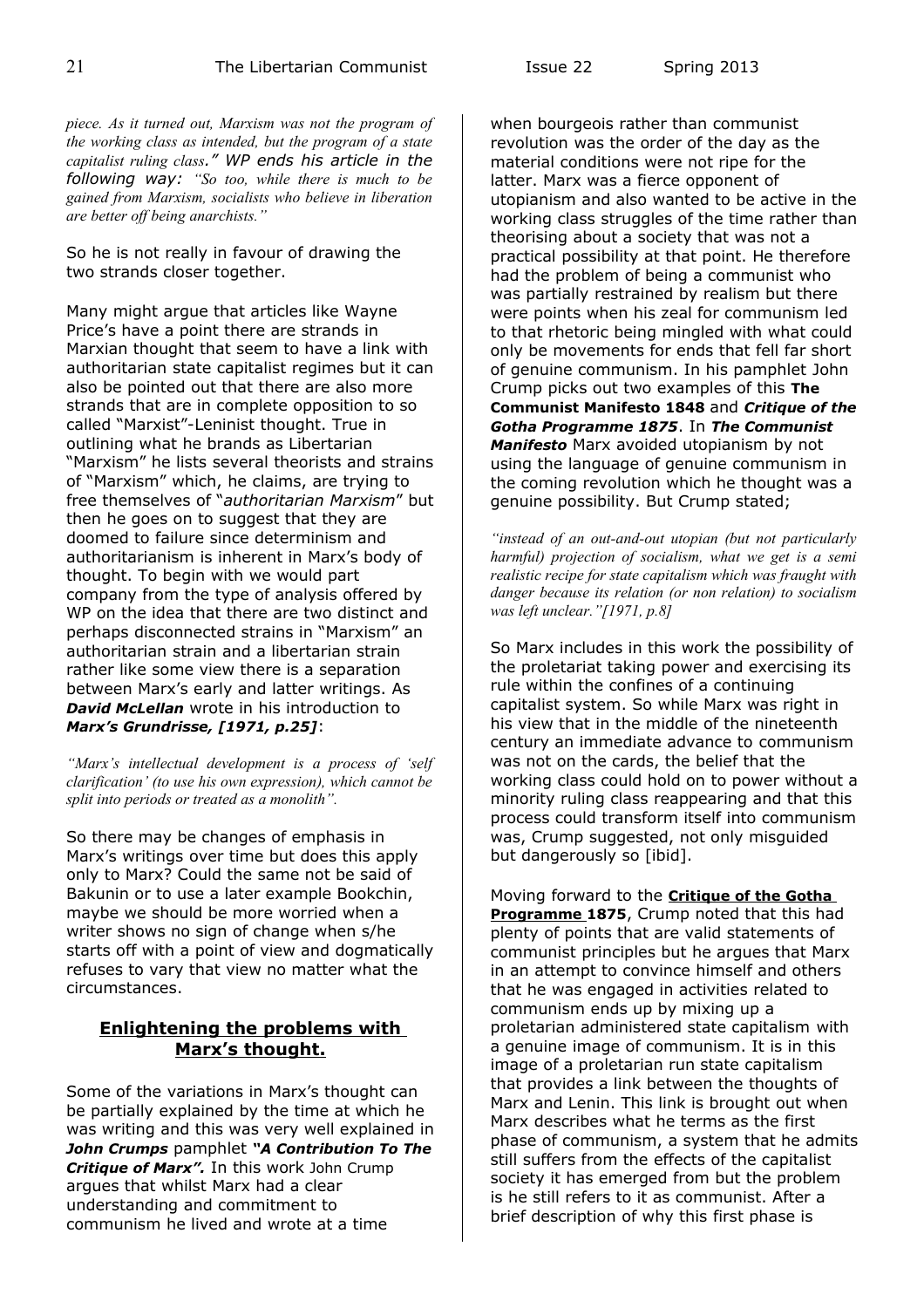capitalism rather than communism, Crump states the following:

*"No matter how insistently Marx might have applied the label 'first phase of communist society' to the society which he describes in the Critique of the Gotha Programme (CGP) as soon as we examine it in any sort of depth we can see that it is a form of capitalism".* 

So why take issue with the sort of argument presented by Wayne Price? There is a distinct difference between the type of argument presented by WP which in many ways simply dismisses "Marxism" as authoritarian and deterministic and the sort of analysis presented by John Crump which is an appraisal of how inconsistencies in Marx's thought due, in part, to the period he was writing and living in, enabled Leninism to make the claim that their body of thought, which proved disastrous for the development of genuine communism was based on "Marxism" as developed by Marx himself. Within the sort of honest critique offered by Crump, there is a strong indication that there is a divergence between "Marxism" and Leninism even in the two works under review. For example in *The Communist Manifesto* Marx concluded that the revolutionary act would be carried out by the working class as a whole whereas for Lenin it would be limited to a revolutionary vanguard party. It should be noted here that for Crump the main error was the notion of a proletarian administered state capitalism. However to this we can add that whilst the term *"Dictatorship of the Proletariat"* can be seen as having dire consequences for genuine communism there is a world of difference between the dictatorship of a majority class to the dictatorship of one party or even more of a central committee and finally of one person. To speak of the dictatorship of a majority class is really a contradiction in terms owing to the very concept of the impossibility of a proletarian administered state capitalism in the first place. Whereas the dictatorship of a single party and so on and so on is a recipe for a totalitarian state. In regards to *CGP, Crump* wrote of Marx's commitment to communism as a theory and suggests that this is:

#### *"just what provides the theoretical discontinuity which exists between Marx and Lenin."*

In Lenin's writings, Crump argues, there is not a trace of an explanation of socialism which comes anywhere near to the excellent explanations provided within the writings of Marx. Lenin lacked any grasp of what socialism was and merely identified it with

proletarian, or in his case, a vanguard party administered state capitalism.

Perhaps the real problem is that Price is arguing against the concept of "Marxism" and "Marxist" and these are terms that we, as supporters of the ideas of Marx, should dissociate ourselves from. This was identified some time ago by Maximilien Rubel when he argued that the terms "Marxism" and "Marxist" have done much to bring to ideas of Marx into disrepute. Rubel stated the following:

*In view of the impossibility of rationally defining the meaning of the concept of Marxism, it seems logical to abandon the word itself, yet it is so commonly and so universally employed. This term, degraded to the point of merely being a mystificatory slogan, carried from its birth the stigma of obscurantism. Marx struggled hard to undo this when, in the last years of his life, his reputation had broken the wall of silence which surrounded his work, and he made this categorical declaration: "ce qu'il y a de certain c'est que moi, je ne suis pas" (Roughly translated) "if that is the case I am certainly no Marxist"*

#### He later argues:

*When Engels decided to appropriate the terms 'Marxist' and 'Marxism' from his adversaries in order to change a hostile name into a name of honour, he could hardly have expected that, through this gesture of defiance (or was it resignation?), he would become the godfather of a mythology destined to dominate the twentieth century.*

There is little doubt that Rubel had a point and maybe we should either be more careful in using those terms in the future or replacing them with the term Marxian. However that said whilst some writers from both camps continue to seemingly have a vested interest in keeping ideas that have much in common separated into two distinct and opposing sectors then the concept of anti state, non market communism will struggle to assert itself against the capitalist left.

#### References

**1) Wayne Price: Libertarian Marxism's relation to Anarchism** 

**2) John Crump: Contribution to the Critique of Marx.** 

3) **Maximillien Rubel: The Legend of Marx, 'or Engels the Founder' [www.marxmyths.org/maximillien+rubel](http://www.marxmyths.org/maximillien+rubel)** 4)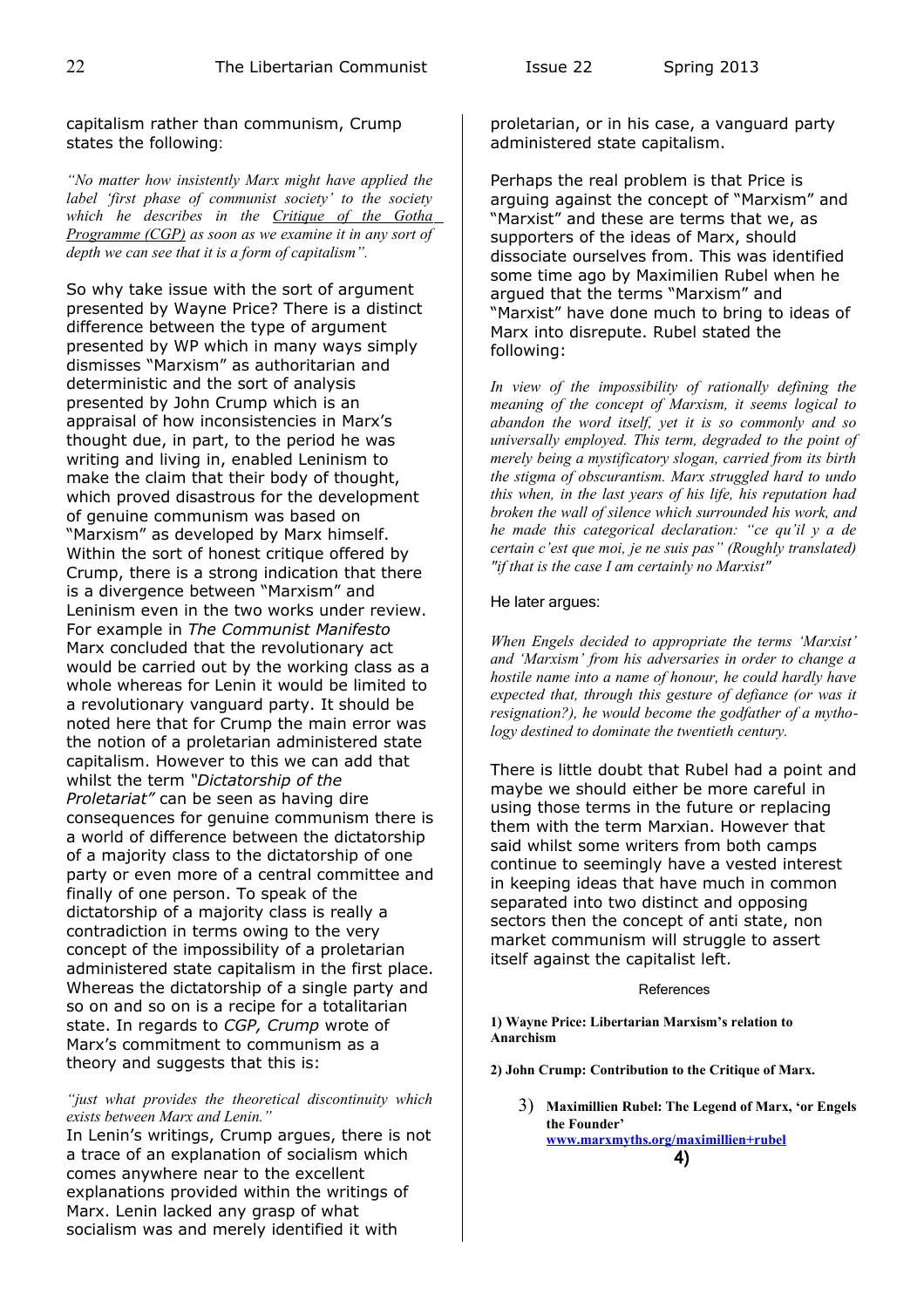# Anti State, Non Market Sector Groups

# worldsocialistmovement/SPGB:

worldsocialism.org/spgb: Postal address: 52 Clapham High Street London SW4 7UN. Email [spgb@worldsocialim.org](mailto:spgb@worldsocialim.org)

## Promotional Material for the World Socialist Movement

Tee-shirts Blue with a polar bear and "If You Were a Polar Bear, You'd be a Socialist, Yellow, with blue and green globe and "The World is a Common Treasury for All". Sizes S, M, L, XL, XXL State size when ordering. £7.00 Plus postage and packaging. (P&P).

Mugs: Standard size, red and white. On the front, "Only Sheep Need Leaders" and on the reverse side, "Famine? War? Pollution? Capitalism is the Problem, World Socialism is the Solution" £5 Plus P&P.

Pens: blue and white with blue ink; "Only Sheep Need Leaders" and a sheep. Red and white with blue ink with "Workers of the World Unite" Black with black ink, "Only Sheep Need Leaders" and a sheep. 50p each Plus P&P.

Baseball Caps: Navy blue with embroidered "World Socialist Movement". £7 each plus P&P.

Balloons: different colours with "World Socialist Movement. 15p each plus P&P.

All items carry the WSM website address. Cheques and Postal Orders made payable to SPGB SW Regional Branch. Also available, a SPGB enamelled badge, "The World for the Workers. £10.

For further details on all items contact Veronica at [veronica.clanchy@hotmail.co.uk](mailto:veronica.clanchy@hotmail.co.uk) or phone 01202 569826

## Issue 22 of the World Socialist Review: Publication of World Socialist Party US.

"Socialists take a look at Obama" Is Obama a socialist? He does not regard himself as one. Neither do we. This issue of World Socialist Review examines Obama's outlook and life story, his packaging as a politician, and his policy in such areas as healthcare, the economy and the environment. It also places Obama in the context of world *capitalism and the American political system."*

Also available "Role Modelling Socialist Behaviour: The Life and Letters of Isaac Rab. There is a review of this book in the World Socialist Review 22 and further details can be obtained by contacting the address below.

World Socialist Party US (WSPUS) website wspus.org Postal address: World Socialist Party, Box 440247, Boston, MA 02144.

 **Visit [http://Stephenshenfield.net](http://stephenshenfield.net/)** contains all issues of The Libertarian Communist and a host of useful articles for the ASNM sector.

===================================

Take a look at Andy Cox's website which looks at how socialism might be developed: [http://socialistmatters.webs.com/.](http://socialistmatters.webs.com/)

# **World In Common:**

**[www.worldincommon.org](http://www.worldincommon.org/) Email [worldincommon@yahoogroups.com](mailto:worldincommon@yahoogroups.com)**

**-------------------------------------------**

www.Libcom.org -----------------------------------------

## Red and Black Notes

You can obtain some RBN items from libcom.org as listed above. If you want to know more than read issue 6 Of The Libertarian Communist and the article by Neil Fettes pp.4-7 +++++++++++++++++++++++++

# Red Anarchist Action Network (RAAN)

[www.redanarchist.org](http://www.redanarchist.org/) =========================

# The Commune

For workers' self management and communism from below. Website: thecommune.co.uk Postal address: The Commune, Freedom book shop, 84b Whitechapel High Street, London E17QX

Comrades may be interested in the following links:

For Libertarian Communists in Russia and Belarus:<http://wiki.avtonom.org/index.php>